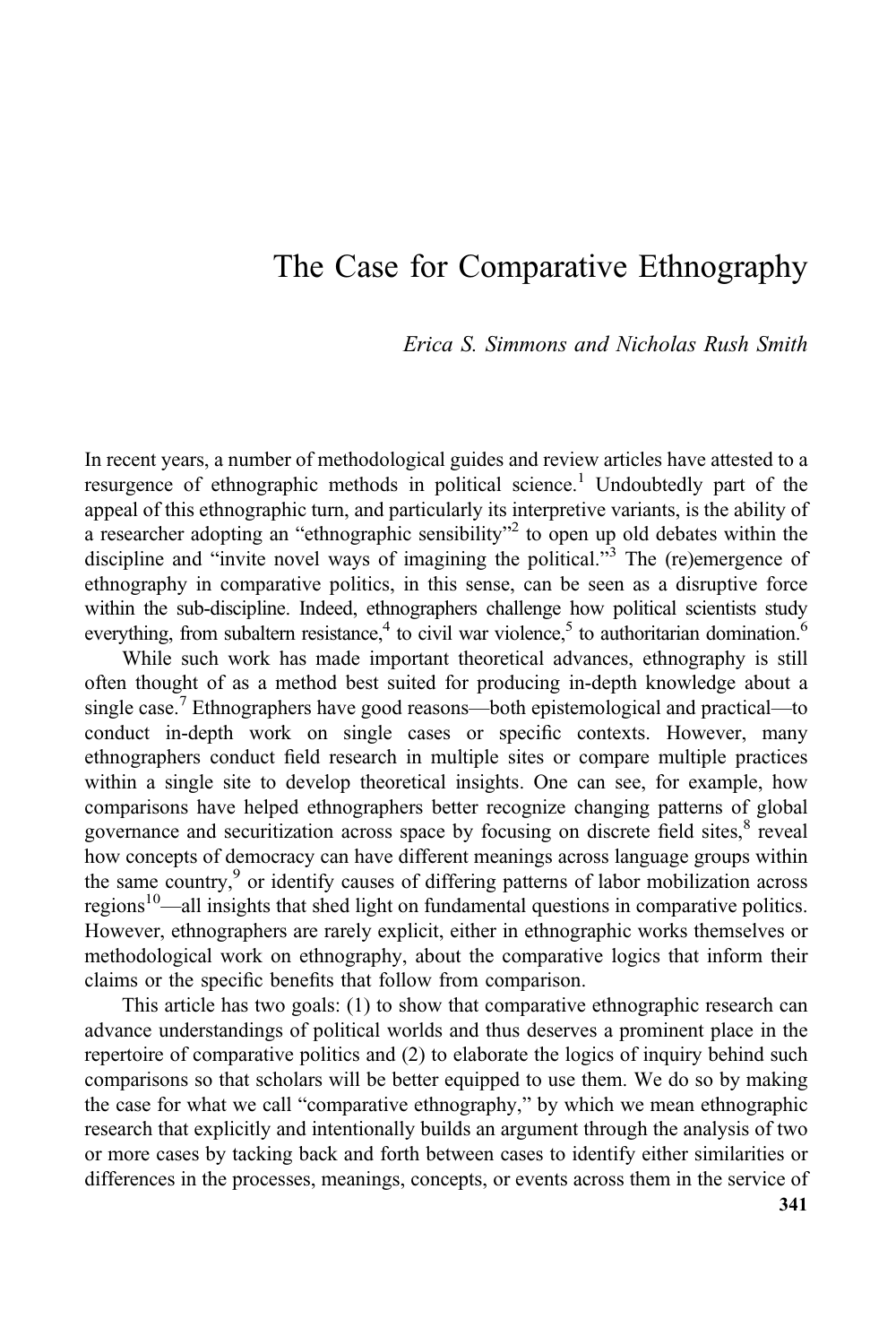broad theoretical arguments. Such a practice would push interpretive ethnographers to think systematically about the process of naming and identifying "family resemblances"<sup>11</sup> across cases through deliberate, extended comparisons. This comparative method would help scholars name and theorize what they see and show how their insights translate to other cases.12 Moreover, elaborating the logics of comparative ethnography will not only benefit ethnographers by codifying comparative practices appropriate for the method, it may also make comparative ethnographic research more legible to scholars who approach comparison through different methodological lenses than ethnographers and, as a result, often think quite differently about the basic goals and practices of comparison.

Many scholars already practice what we call comparative ethnography, but why the approach is useful for ethnographers is not as straightforward as it may seem. In part, the approach is provocative because many ethnographers are critical of the modes of comparison typically adopted in comparative politics (e.g., Mill's methods<sup>13</sup>), which are rooted in the natural sciences.<sup>14</sup> Ethnographers (particularly interpretive ones) often argue that the value of their method lies in its ability to illustrate the irreducibility of a given explanation to a few variables that can be generalized to cases outside of the ones directly under examination. Geertz's famous dictum that to analyze a culture is "not an experimental science in search of law but an interpretive one in search of meaning" is a tag line that continues to influence countless works of ethnography, political and otherwise.<sup>15</sup> However, this search for meaning has arguably been a central roadblock to ethnographic comparison as ethnographers strive to grapple with the complexities of particular times and places. Indeed, if interpretive ethnography's methodological strengths are its focus on meaning-making practices and the unique features of cultures or practices—all premised on time-consuming, deep immersion in a specific place—it would seem challenging to pair comparative and ethnographic methods.

However, as we argue in greater detail below, scholars can overcome many of the potential epistemological tensions in combining ethnographic and comparative methods to good effect. To that end, we propose seven contributions that comparative ethnography can make to our understandings of politics. We argue that comparative ethnography can (1) allow ethnographers to show how their findings translate to other research contexts (a critique with which many ethnographers who focus on a single case grapple), (2) bring dynamics to the fore that might be missed by focusing solely on one field site or one practice within a field site, (3) help scholars forefend against misplaced critiques about the representativeness of a case, (4) allow ethnographers to better identify the phenomena they study, (5) highlight contrasts in practices within field sites, (6) provide opportunities for collaboration among scholars that could lead to theoretical innovations, and (7) make ethnographic studies more accessible to scholars who do not practice the method. While we do not imagine that comparative ethnography will necessarily produce insights that challenge findings from single-case studies (although they may), we do imagine that comparative ethnographers will be able to say things about those case studies that would not have been possible without explicitly comparative work.

Two or more cases are not always better than one. We do not intend to suggest that comparative ethnography is always the best approach for ethnographic research, nor do 342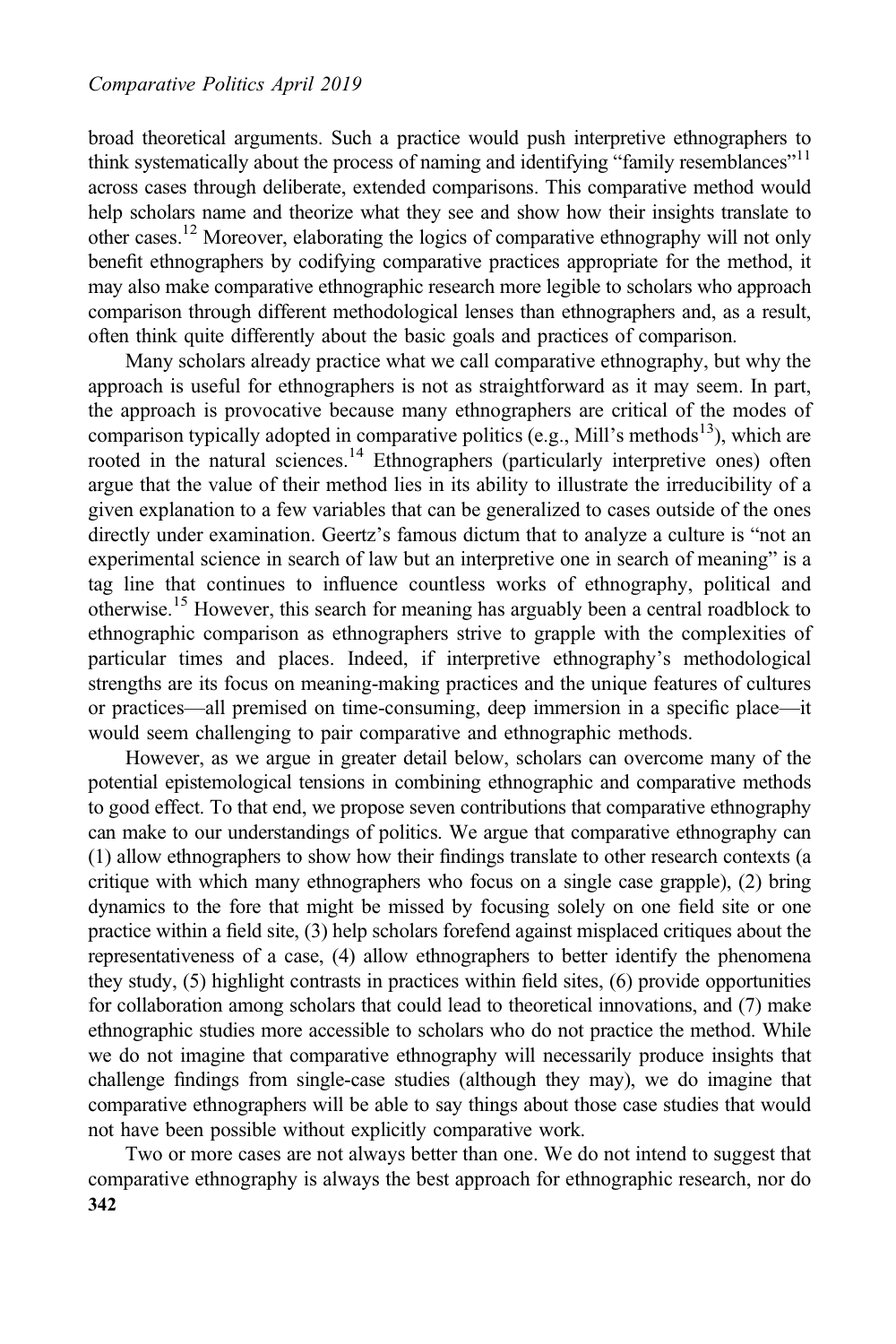we intend to make light of the challenges that ethnographic fieldwork in two places poses, including financial and time constraints. In some studies, ethnographic research on a single case or a single practice might be the best tactic. We do, however, argue that comparative ethnography might yield new and different insights that sharpen a study's theoretical contribution and enhance its contribution to knowledge in the field. As the examples that follow show, explicit comparison is often essential to generating that knowledge in the first place.

Our perspectives are grounded in our training as scholars of comparative politics, and we contend that comparative ethnography may be particularly useful to researchers in our subfield. However, we hope it becomes clear throughout the article that the approach outlined here is not limited to comparative politics or even to political science. Scholars from a number of sub-disciplines in political science—from international relations,<sup>16</sup> to American politics,<sup>17</sup> to policy-oriented scholarship<sup>18</sup>—can put comparative ethnography to good use, particularly if they are equipped with the language and logics to describe why and how comparison enhances their work.<sup>19</sup>

### Conceptualizing Comparative Ethnography

What is comparative ethnography and why is it useful? As we state above, by comparative ethnography we mean ethnographic research that explicitly and intentionally builds an argument through the analysis of two or more cases. This definition requires unpacking.<sup>20</sup> By "ethnographic research" we mean, first and foremost, "immersion in the place and lives of people under study," <sup>21</sup> not simply extended fieldwork or lengthy interviews (though both are likely involved). The ethnography to which we refer requires participant observation; researchers are both observing and participating in the practices about which they are inquiring.<sup>22</sup> Ethnography, therefore, involves the adoption of an "ethnographic sensibility $v^{23}$ —trying to understand the lived experiences of one's interlocutors, including how they make sense of their worlds. This entails attention to practices by which interlocutors make their worlds meaningful, an associated commitment to understanding the work that language and symbols do, an understanding of the world as socially made, and an approach to knowledge that sees it as "historically situated and entangled in power relationships."<sup>24</sup>

Our understanding of cases also requires additional discussion. When we refer to "cases" in political science we often mean particular places, organizations, or time periods. However, in our view, cases can also refer to political processes, meaning-making practices, concepts, or events, precisely the kinds of objects upon which ethnographers focus their attention.<sup>25</sup> We also do not assume, as we detail in greater depth below, that the cases must be chosen ahead of time, although we argue there may be analytic advantages for doing so in some circumstances. Rather, different cases that warrant comparison may emerge through ethnographic immersion as new processes, practices, or meanings are uncovered.

Indeed, comparative ethnography may be particularly useful for scholars to identify new processes, meanings, or practices as they tack back and forth between cases.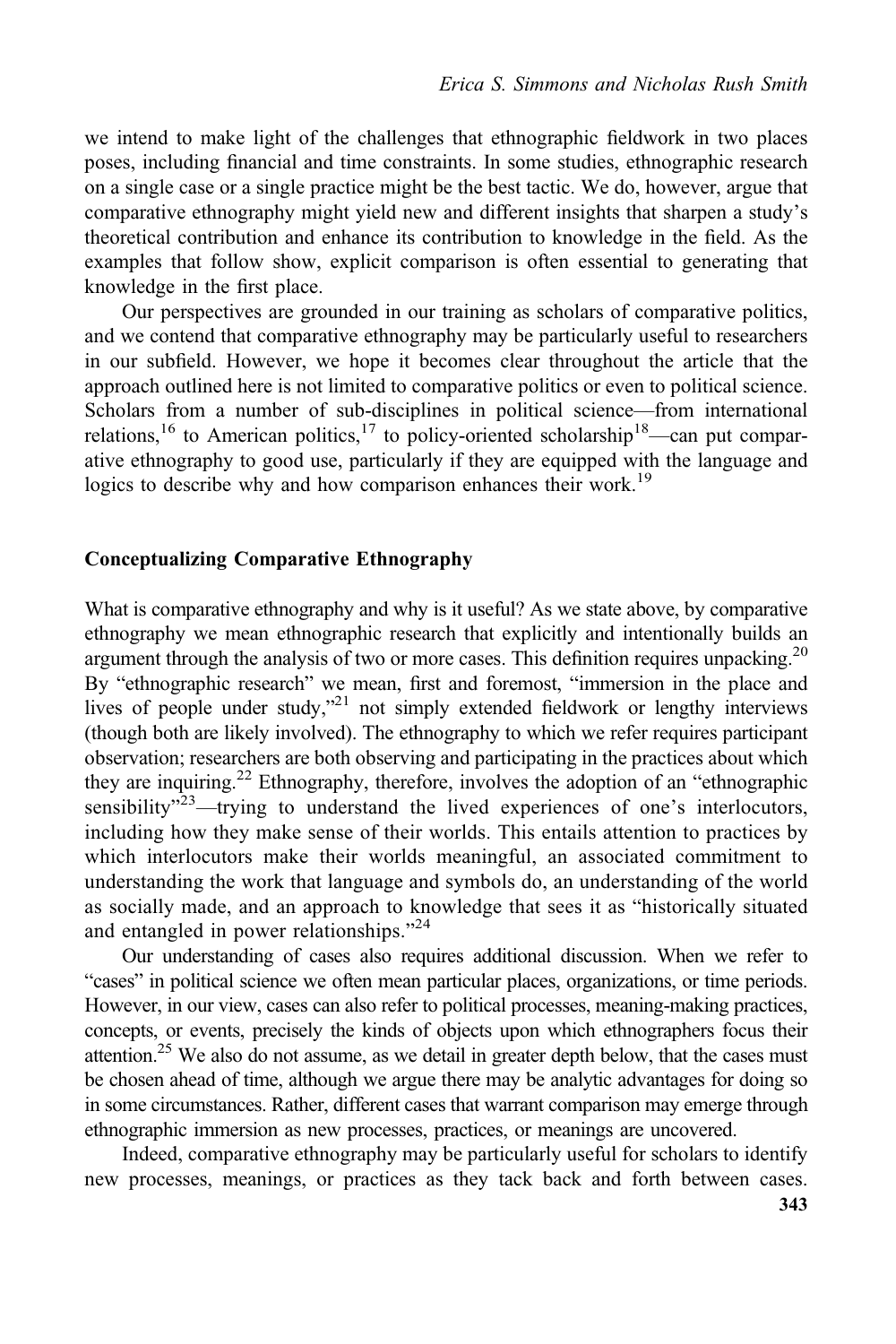Intentionality and explicitness in tacking back and forth across similarities or differences to develop theoretical arguments is key. Ethnographers may implicitly compare cases, for instance, by considering how a given phenomenon might occur differently in their hometown or country. Being explicit about such comparisons, however, would have the analytic advantage of bringing into sharper relief how practices observed in a given field site upend conventional understandings of a political phenomenon, why existing explanations are not compelling for a particular field site, or how political meanings that seem obvious become less so when viewed across cases. We highlight some of these advantages in the next section through a discussion of seven specific works of comparative ethnography.

## The Advantages of Comparative Ethnography

When conditions allow, adopting an explicitly comparative approach holds at least seven advantages for ethnographers. First, through demonstrating complexity, analyzing ambiguity, and investigating incoherence, comparative ethnography opens new possibilities for theorizing in ways that are productively different from single-case ethnography. It can also show that these novel explanations have potentially global relevance. For instance, by comparing the daily work of peacekeeping initiatives across multiple places and scales, Severine Autesserre provides new insights on why peacekeeping so often fails to bring lasting peace despite massive monetary and military investments.<sup>26</sup> Where existing scholarship argues that peacekeeping initiatives fail because of a lack of coordination among interveners, vested interests within such organizations, or resource constraints, Autesserre argues that the daily practices, habits, and narratives that peacekeepers use lead to failure. Peacekeepers tend to spend the majority of their time interacting with one another rather than local populations. By talking, eating, and living with one another they become inculcated in ideational frameworks that prevent them from seeing local causes of conflicts and therefore fail to engage in the local-level peacekeeping work necessary to produce durable peace. These arguments are made compelling, in part, by the comparisons across cases and scales that frame the book. By conducting fieldwork in nine countries, in conflict zones' capitals and provinces, and in peacekeeping organizations' headquarters and local offices, Autesserre shows both the surprising breadth and the remarkable durability of the practices she argues are responsible for peacekeeping's failures. In other words, the comparisons show that these are, indeed, general failures of peacekeeping, not problems isolated to a particular case. Thus, comparison allows Autesserre to open up new theoretical terrain for the study of peacekeeping and to show how those theories have global relevance.

Second, comparison can help ethnographers question existing conceptual categories and generate novel understandings of key political topics as a result. Fred Schaffer's work on the language of democracy in Senegal is an exemplar of these tactics.<sup>27</sup> During the course of his fieldwork, Schaffer compares the usage of the French and Wolof words 344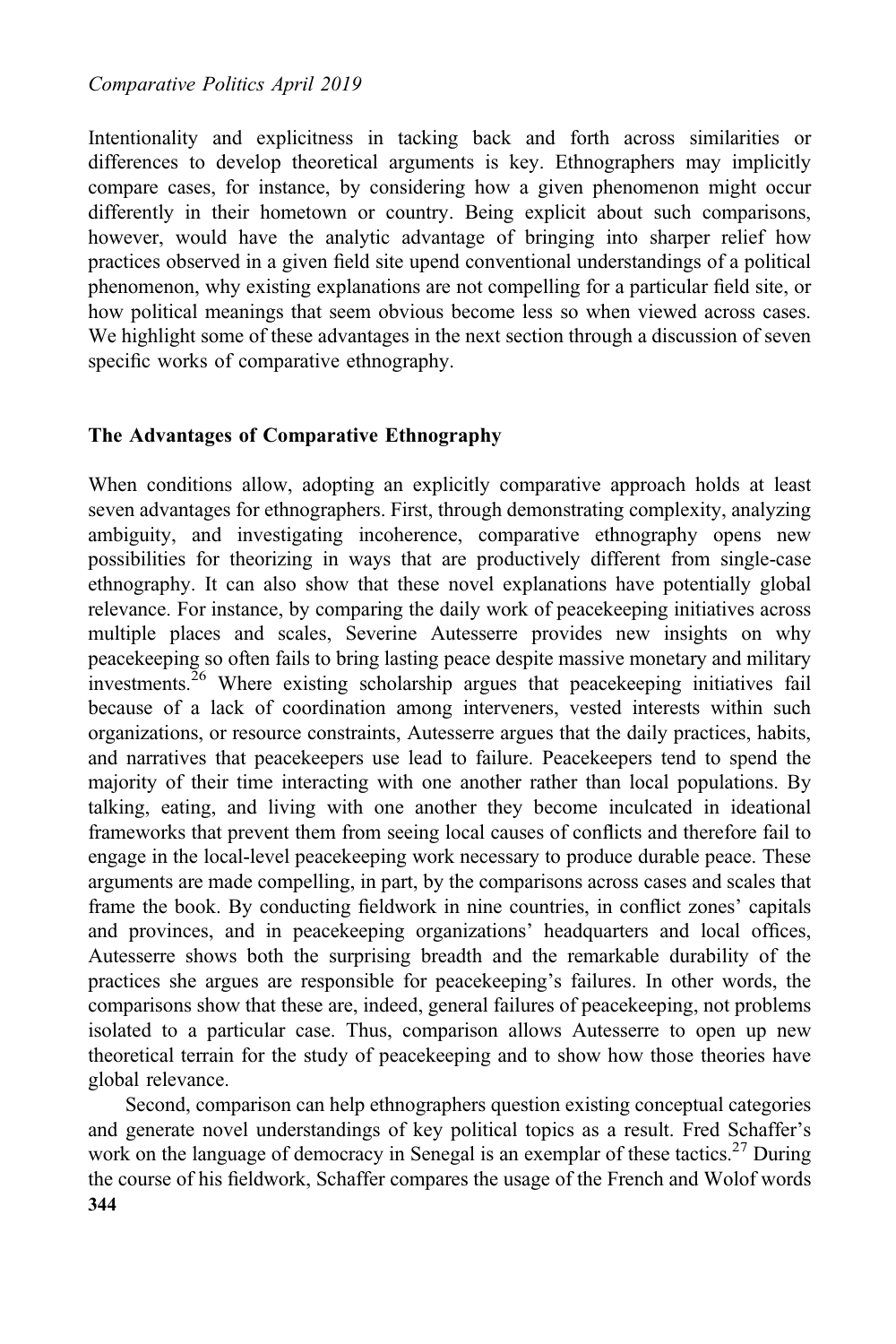for democracy (democracie and demokaraasi, respectively). He finds that Senegalese mean something very different when they use each word, despite the fact that the words seemingly refer to the same abstract concept of a majority-ruled political system. French-speaking Senegalese use the word to connote something akin to a procedural understanding of democracy, whereas Wolof speakers use *demokaraasi* in ways that are closer to ideas of social democracy. The effect of this conceptual tension is that French and Wolof speakers have different concepts of what it means to hold their political leaders accountable. It is Schaffer's comparison across different languages (and, in effect, regions) that enables him to uncover this important conceptual tension, something that a focus on a single language or region would have prevented. It also allows Schaffer to adopt an attitude of reflexivity—taking these two differing concepts of democracy to reflect back on the concept of democracy in English-speaking political contexts—and unearth hidden biases in how the concept is deployed in everyday and academic language.<sup>28</sup> Importantly, Schaffer's research design does not adhere to the norms of qualitative comparison that advocate for selecting cases with negative and positive values on the outcome of interest.<sup>29</sup> Instead, he looks to how language works in two cases where meanings from one case reveal why meanings in the other are politically significant. Moreover, Schaffer's comparison of two different meanings in two different contexts allows him to use those varied meanings reflexively to question concepts of democracy and accountability that prevail in political science.<sup>30</sup>

Third, comparative methodological approaches may forefend against the dangers of seeing specific contexts as necessarily representative of larger entities.<sup>31</sup> The language of "representativeness" might be appropriate for statistical work, but it usually makes little sense for ethnographic analysis. Eric Klinenberg's study of death rates during the 1995 Chicago heat wave is a good case in point.<sup>32</sup> A key part of Klinenberg's explanation relies on a comparative analysis of two adjacent neighborhoods with stunningly divergent rates of elder residents dying despite having similar levels of elderly poverty and numbers of older residents, older residents living alone, and of minority residents overall. The key difference between the two neighborhoods, Klinenberg finds via ethnographic analysis, was their social ecologies. One neighborhood, despite being poor, was populated primarily by Mexican immigrants who had built a bustling commercial corridor where older residents felt safe enough to venture outside and find respite from the lethal heat in their apartments. By contrast, the second neighborhood was populated primarily by African Americans who had experienced the adverse consequences of decades of social and economic segregation, which had left behind a neighborhood with little commercial life and a hefty gang presence that made older residents afraid to leave their homes, trapping them inside despite lethal heat. Klinenberg leverages this comparison to show that poor, urban neighborhoods are not interchangeable and that the subtle differences in the social ecologies of neighborhoods can have major consequences for residents. By engaging in comparative work, as Klinenberg does, ethnographers can forestall assumptions that their field sites are necessarily representative of a larger universe of cases. They can also add precision to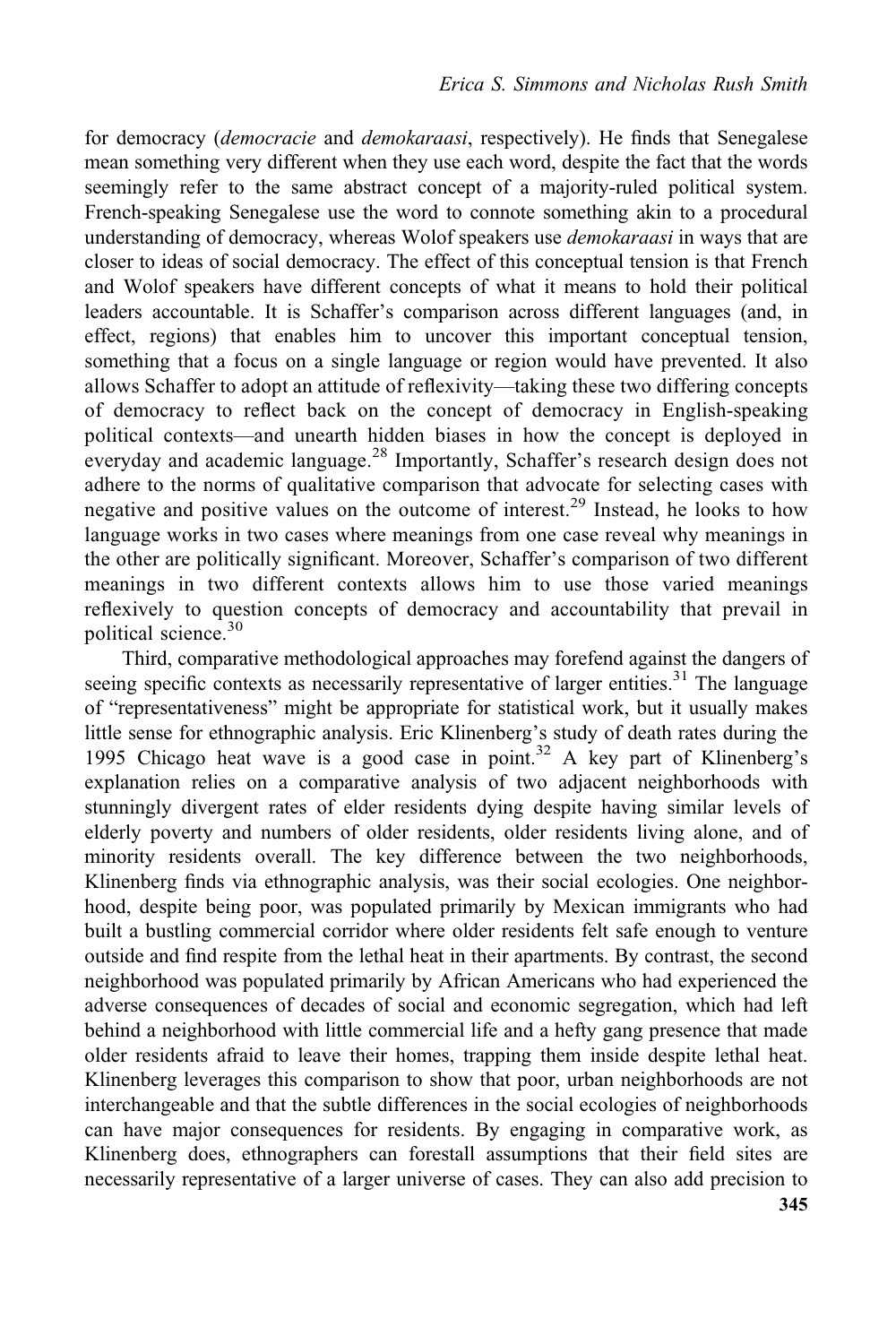their understandings of how the subtle differences among places that might seem similar at the outset of a study affect politics.

Fourth, comparison may help scholars answer the question, "What type of political phenomena am I observing anyway?" What the events a researcher studies are instances of may be difficult to discern without comparative methodological strategies.<sup>33</sup> Such comparison need not only be across different geographic locations; it could be across different political practices. Consider Mario Small's study of neighborhood effects of social capital in a Boston barrio, Villa Victoria.<sup>34</sup> By comparing the neighborhood involvement of different generations of Villa Victoria residents, Small finds that the neighborhood has much more heterogeneous forms of social capital than extant theories recognized. Older generations evidenced one type of social capital by participating in internal neighborhood associations at higher rates than younger generations. Meanwhile, despite participating less in their own neighborhood than their forbearers, younger generations had built sustained networks with residents of other, often more affluent neighborhoods—a different kind of social capital. In other words, through comparison Small finds that social capital, which had been treated as an undifferentiated, unproblematic analytical category by social scientists, is anything but. Making such a distinction was not his goal when he began his fieldwork in Villa Victoria, but by comparing social processes at work in his field site, Small developed the unexpected and unintended conclusion that the concept of social capital may mask as much about life in poor neighborhoods as it reveals. Small shifted the analytical lens through the process of conducting research and in doing so challenged an important analytical category.

Fifth, comparative strategies allow scholars to contrast specific practices and processes within a single field site with the goal of understanding their effects.<sup>35</sup> Take Timothy Pachirat's study of an industrial slaughterhouse as an example.<sup>36</sup> Pachirat uses an understudied institution as an exemplary  $case^{37}$  of a widespread political phenomenon—in this instance, the means through which the violence of labor is hidden from those who work in violent organizations—to build a model of "how distance and concealment operate as mechanisms of power in modern society."<sup>38</sup> Thus, while it might seem that Pachirat's research is a classic single-case study, we would suggest that the opposite is true: it is because Pachirat conducted his ethnography in a comparative manner (albeit without prior planning) by being situated by the plant's management in different physical and role-defined sites within the slaughterhouse that he was able to see the institution as an exemplar of modern forms of power. One of the book's key moments is Pachirat's reassignment from working in the liver-hanging room to the kill floor. This transition provided an opportunity for comparison that became available during the course of his single-sited ethnography.<sup>39</sup> In his new position on the "chutes," Pachirat confronts, for the first time, a living cow rather than a part of a cow's carcass. This moment crystallizes the way that his previous labor in the liver room depended on killing. He is thus able to demonstrate how even those who engage in violent labor may remain relatively unaware of this fact because they are physically and visibly separated from direct acts of violence. The same is not true of workers on the kill floor. Analytically, this change in work function is some of Pachirat's best evidence that 346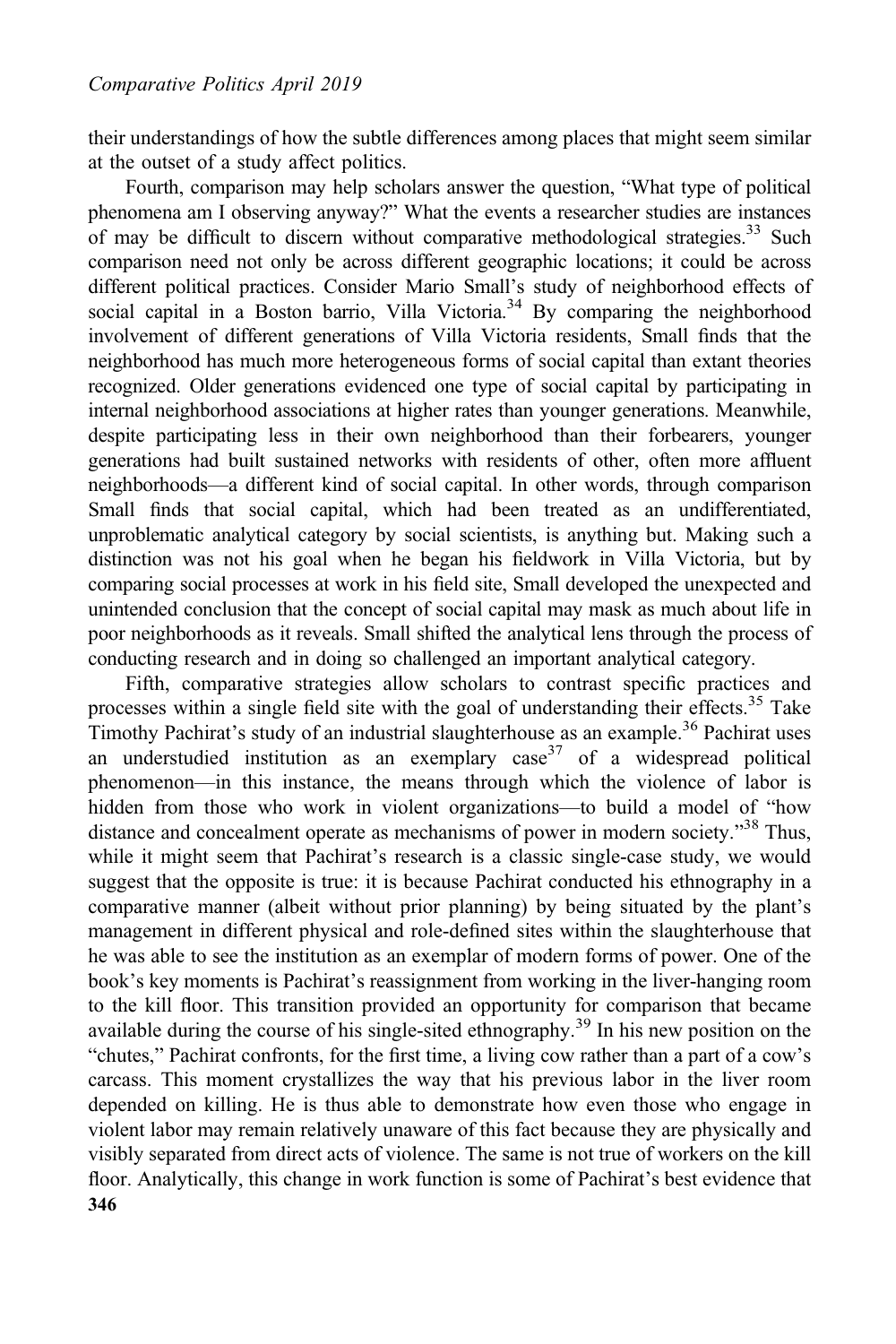sight and concealment are practices through which violent labor can take place on an industrial scale. Pachirat may not have intended to produce a comparative study, but the analytical leverage he gets from comparing specific practices is clear: he can show the processes through which the violence of that labor is hidden.

Although Pachirat may not have set out to work in the different position when he entered the slaughterhouse, the change in job function allowed for a clear comparison of the experience of working in different parts of the plant and the theoretical insights that followed from those differences. Where Pachirat and his co-worker in the liver hanging room were able to work with a certain amount of emotional ease because they did not confront a living animal, working in the killing chutes created pronounced emotional difficulties for the workers. Even as the employment of workers in both job functions relies on the slaughterhouse's killing function, this difference in emotional effects of the labor shows how effective the practices of concealing violence deployed by the plant's management are for allowing individual slaughter.

Sixth, comparative research strategies may offer opportunities for cooperation among ethnographers. Greater cooperation would not only bring valuable collegial interaction to what is often an isolating endeavor but also expands the possibilities for theoretical insights by leveraging the interpretations of multiple scholars. Ethnographies are often produced by a single researcher working intensively in a single field site for years.<sup>40</sup> Yet such an image is increasingly at odds with emerging forms of academic labor that rely on the work of many academics, each of whom brings their own conceptual or methodological strengths to a project. The same could easily be true for ethnographers who could work in teams to conduct more interviews across more field sites while conducting more types of participant observation, in the process generating more insights about the processes they are observing. This kind of collaborative work by no means requires a comparative approach. For example, some scholars are already engaging in collaborative ethnography to effectively study large-scale events like international environmental conventions.<sup>41</sup> Yet if we come to consider comparative ethnography as a broadly valued methodological approach, it might open the door to additional collaborative ventures.<sup>42</sup>

Take Javier Auyero's influential work on food riots and party brokers in Argentina.<sup>43</sup> Working across neighborhoods in Buenos Aries and in provincial towns farther afield, Auyero relies on the work of two research assistants to help him identify field sites, perform interviews, and analyze data to develop a compelling picture of the hidden political party networks that underpinned the riots. Had he been working by himself, it is difficult to imagine that Auyero could have covered as much territory, meaning that collaboration undoubtedly enhanced the amount of data he could analyze. In more recent work, Auyero has coauthored ethnographies with individuals who could spend more time on site and have access to people and materials unavailable to Auyero himself.<sup>44</sup> Doing ethnography comparatively in this way may reframe how we conceive of authorship, in the process pushing us to change how we think of contributions made by research assistants, both locals and those affiliated with a scholar's home university. It would also allow for collaboration by ethnographers who are differently embodied,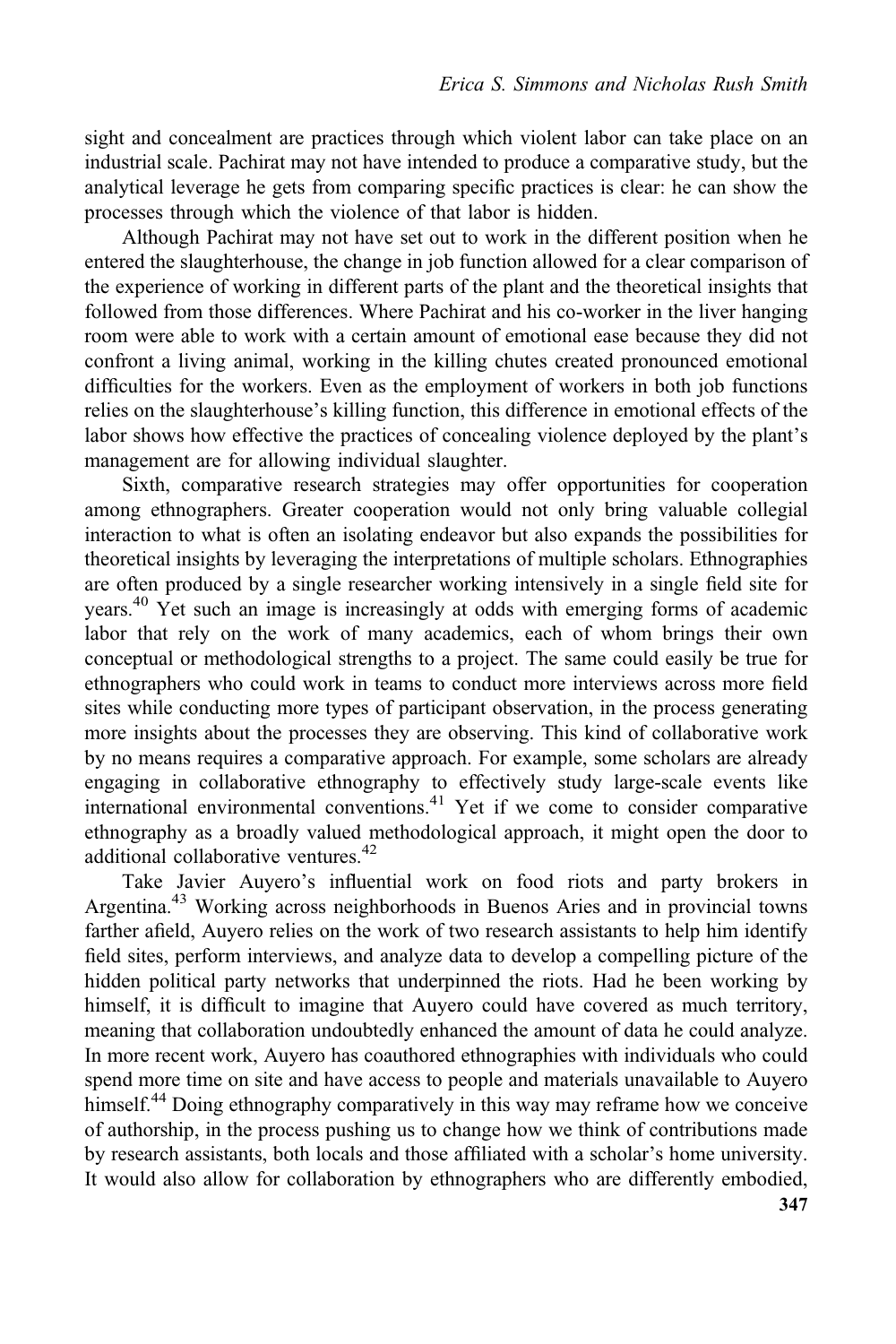diverse in nationality, and varied in temperament. In other words, it would open up greater space for conversation about the relationships of power in which knowledge is produced and what the theoretical consequences of such power might be, $45$  while forcing scholars to be reflexive about the conditions under which they conduct their work. In this sense, by potentially opening up the practice of ethnography to more collaboration (and possibly opening up how we conceive of authorship), comparative research designs may have as many intellectual advantages as practical ones.

Finally, incorporating comparative research strategies into ethnographic work may help comparative scholars who are not ethnographers better understand the insights that ethnography brings to broad political theorizing. Comparative methods could encourage other scholars to see ethnographic work as theoretically innovative—as opposed to simply empirical case studies—by refocusing attention on similarities or differences among political processes as opposed to outcomes that may not have been readily apparent until they were brought into relief through explicit comparison. Soss' research on the relationship between political involvement and welfare is an excellent example.<sup>46</sup> In the study, he both disaggregates welfare recipients as a category and tackles the puzzle of their relative quiescence as a larger group. Soss presents a convincing account of how welfare programs are sites of "adult political learning" and how that process relates to broader patterns of political participation by conducting his ethnography comparatively. Through the comparative approach, Soss is able to uncover differences in how experiences with two public assistance programs—Aid to Families with Dependent Children (AFDC) and Social Security Disability Insurance (SSDI)—shape beliefs about the efficacy of making demands on their programs and, as a result, "broader orientations towards politics."<sup>47</sup> Following from the institution's organizational configuration, experiences with AFDC led clients to "believe that speaking out is both ineffective and risky" and therefore to choose, more often than not, to remain silent.<sup>48</sup> SSDI clients, on the other hand, "develop a stronger sense that they play an active role in the program" and are willing to speak up more as a result.<sup>49</sup> These experiences then shape impressions of other government institutions and the potential efficacy of political participation.

The patterns that Soss notes can only be uncovered through ethnography, and the importance of those differences in shaping political outcomes can only be uncovered through comparison. Soss deftly shows how the purposeful combination of comparison and ethnography can provide insights that would not be available by working in one organization alone. In doing so, he convincingly demonstrates both how ethnography can make critical contributions to questions at the center of political science research agendas and how comparative methodological strategies can allow ethnographers to make novel theoretical claims.

From our understandings of peace building processes, to our concepts of democracy, social capital, processes of social mobilization, and experiences with welfare, each of the works cited here uses comparative insights to unsettle our assumptions about core concepts in political science. The theoretical models that emerge from this comparative work can strengthen the broad applicability of our analyses and the abilities of scholars of 348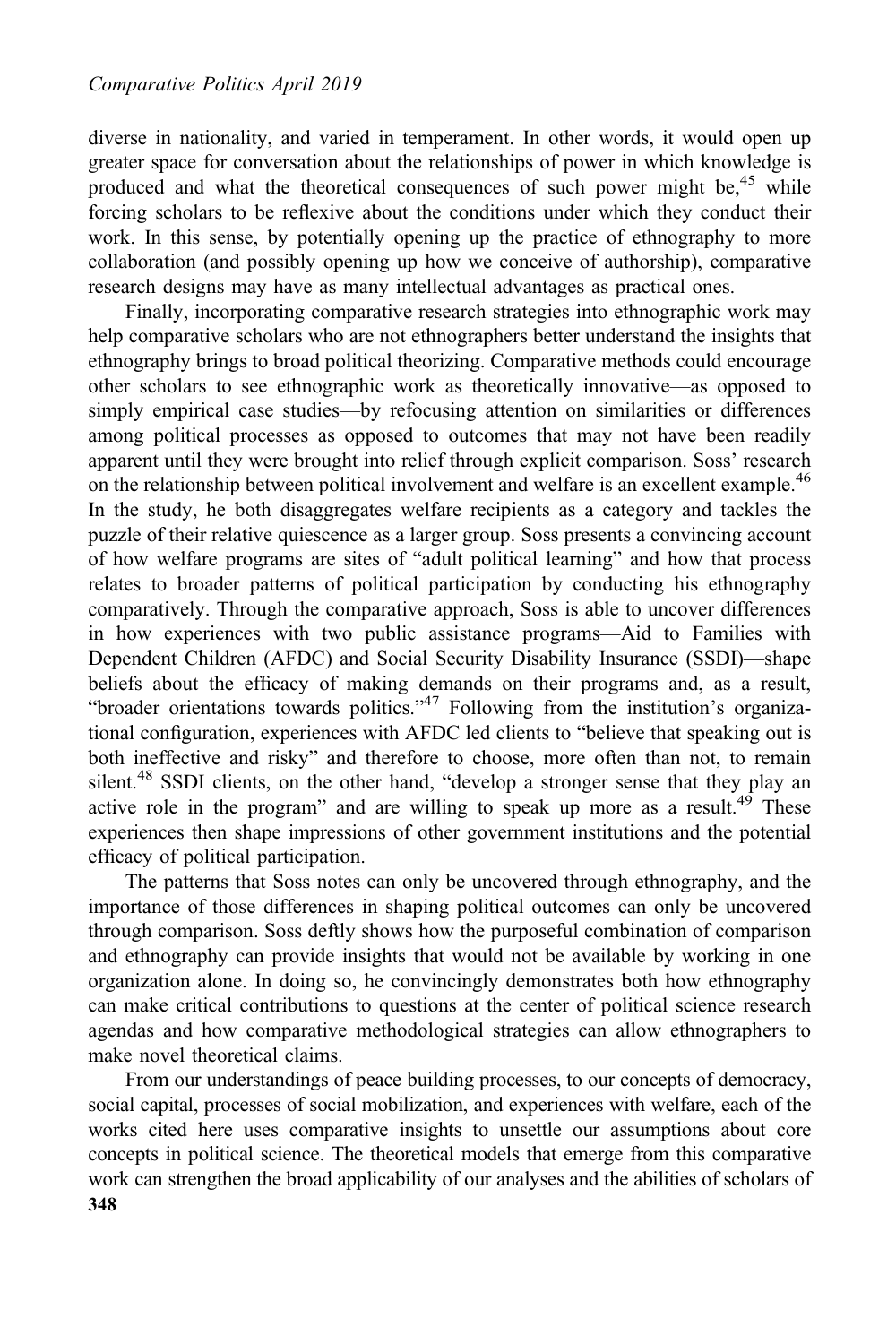comparative politics specifically, and political scientists more broadly, to make important contributions to what we know about our political and social worlds. By allowing researchers to theoretically tack back and forth between empirical cases, comparison strengthens understandings of differences and similarities in meaning-making processes and adds to the possible insights generated through ethnographic inquiry.

## Challenges of Doing Ethnography Comparatively and Approaches to Addressing Them

Given these advantages, why might there be any issue with doing ethnography in a comparative manner? As it happens, there are numerous possible challenges, which we divide into two categories, one practical—the logistical difficulties of conducting interpretive ethnographic work on more than one case—and one epistemological—the potential tension between an analytical approach committed to meaning-making practices and comparative methods rooted in the natural sciences. We take each in turn.

In a practical sense, comparative ethnography can be time-consuming and resourceintensive. Constrained research timelines, limited budgets, and the challenges of negotiating access to multiple field sites are real obstacles. Each one might make it impractical to engage in research across multiple field sites or organizations and might dilute the quality of the data collected, as an ethnographer's relationships in multiple field sites might be thinner than they would be in a single field site. The challenges are particularly acute for scholars who cannot get research leave during the semester, do not receive sufficient research support, or face pressures to publish quickly.<sup>50</sup> The multicountry, multi-year fieldwork that underpinned Autessere's book on peacebuilding described above, for instance, was made possible by numerous grants that are becoming increasingly competitive and difficult to access in many parts of the academy.<sup>51</sup> Therefore, comparative ethnography simply may not be possible for every project or every scholar.

However, even in the absence of generous funding and/or leave, there are often ways to deal with these challenges. Indeed, while the practical challenges of comparative ethnography may appear daunting, ethnographers informally engage in comparison all the time, even if they are not explicit about how those comparisons inform their analysis. For example, scholars may make comparisons to their hometowns, to previous research sites, or even to other ethnographies. In other instances, and in keeping with the kind of purposive comparison we describe here, they make comparisons among different practices within one field site—as with Pachirat's different forms of labor in the slaughterhouse—or meanings—as with Schaffer's study of the multiple meanings of democracy in Senegal.

In such studies, however, the comparisons often remain implicit. By this we mean one of three things: (1) while comparisons informed the ethnographer's analysis, they are not discussed in the text or remain ancillary (e.g., they were discussed only briefly and not fully developed); (2) two or more cases are the central focus of the analysis, but the researchers do not explicitly and deliberately tack back and forth between cases to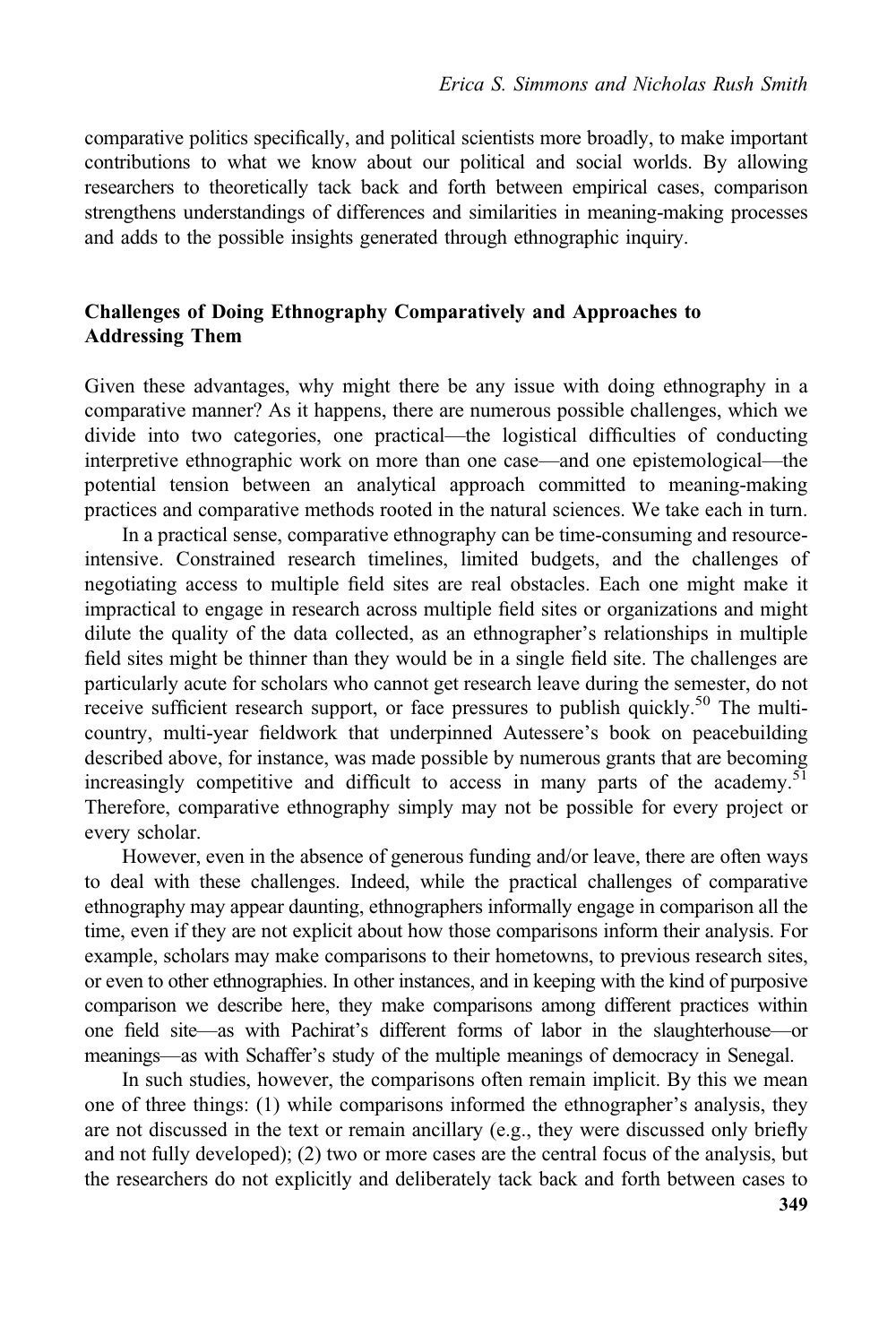build a theoretical argument informed by the cases in reference to one another; or (3) ethnographers do not discuss why the comparisons they deploy provide coherent insight on the phenomenon they explore. Our point, as the examples above make clear, is that scholars are already overcoming the logistical hurdles of comparative ethnography. The change in analytical lens required to conduct comparative ethnography need not necessarily require additional resources (although it may in some instances); the practical challenges may be easier to overcome for some scholars than they appear.

Some ethnographers—particularly anthropologists, arguably the scholars most closely associated with ethnography today—do explicitly analyze more than one case in the service of a single study. A number of classic works in anthropology compare social phenomena across two different cultural settings.<sup>52</sup> Yet explicit use of comparative methods has fallen out of fashion in the discipline.<sup>53</sup> This points to the second major challenge for comparative ethnography: an epistemological challenge that at first glance appears more difficult to resolve than the practical challenges. Influenced by the advent of poststructuralism and postcolonial studies, anthropologists have critiqued the ways in which their peers from earlier generations often treated societies as closed wholes that could be compared synchronically to one another or compared diachronically to themselves utilizing evolutionary perspectives.<sup>54</sup> Anthropologists, reacting to the generalizing tendencies of these older traditions, questioned the value of comparison so thoroughly that one respected anthropologist could write that by the late-1980s "the word comparison itself has completely disappeared from the vocabulary of methodological discourse." 55

Responding to this skepticism over societal-level comparison, contemporary anthropologists who examine more than one place tend to refer to such research as "multi-sited ethnography," a different practice than what we advocate for here. In his seminal article on multi-sited ethnography, George Marcus argues that the goal of conducting ethnography in multiple places is "to examine the circulation of cultural meanings, objects, and identities in diffuse time-space."<sup>56</sup> According to Burawoy, Blum, George, Gille, and Thayer, the aim of such multi-sited ethnography is to understand "the relations between sites,"<sup>57</sup> allowing scholars to bring a global lens to their analysis. For example, in a study of the interconnections between global criminal networks and life in conflict zones, Nordstrom tracked the flow of illicit goods into and out of Angola by following trade routes from war-torn towns, across land borders where goods were smuggled, and aboard freighter ships where goods traveled into or out of Africa from ports in Europe, Asia, and the Americas.<sup>58</sup> While she mentions numerous different goods that are traded—gold, diamonds, and narcotics, among others—her goal isn't to show how they are differently traded, but that in following their common, illicit trade routes one can see the broad connections between monetary gain in the global North and war in the global South. The effect is to illustrate how secure areas in the North are inherently connected to insecure areas in the South, regardless of how distant they seem socially and politically.

Thus, multi-sited ethnography is a technique that might be used to examine translocal processes such as the smuggling networks in Nordstrom's analysis, migration 350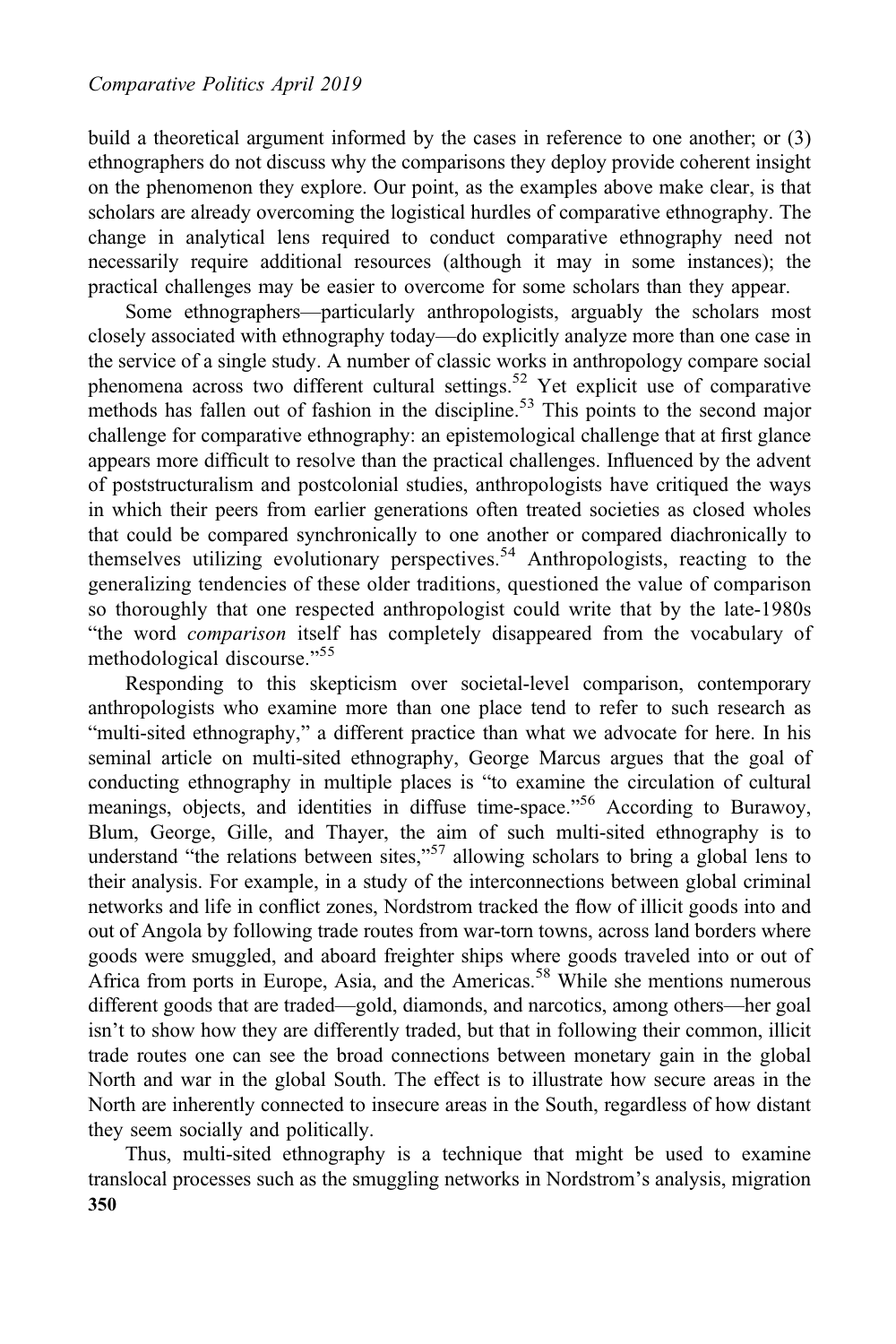and citizenship as in Ong's work,<sup>59</sup> or resource extraction as in Tsing's work,<sup>60</sup> but not to compare how smuggling, migration, or resource extraction are done similarly or differently in discrete field sites. That is, these studies do not explicitly compare the similarities or differences in a social phenomenon across cases, as, for example, Klinenberg did for the relationship between mortality rates and social structure during the Chicago heatwave in the study cited above. As a result, even as multi-sited ethnographies have enormous intellectual benefits, including recognition that field sites should rarely be treated as contained with their own autonomous logic,  $61$  they do not exploit the potential benefits of doing fieldwork in multiple field sites with the goal of comparing social phenomena across them. Comparative ethnography seeks to do exactly that—to explicitly compare, as Lee, for example, does to show how different workplace experiences in two factories in China explain why different regimes of production emerged in each place.<sup>62</sup>

If explicit comparison can have important analytical benefits, why has it been critiqued by ethnographers? Underlying epistemic assumptions that many ethnographers make arguably pushed scholars away from comparative forms of ethnography and towards multi-sited studies. Comparative methods—methodological guidelines that in their positivist variants arguably require looking beyond the uniqueness of a place or practice<sup>63</sup>—are seemingly antithetical to ethnographic research. In particular, the idea that we could control for potential alternative explanations through proper case selection chafes with (particularly interpretive) ethnographers' efforts to explore ambiguities, exploit incoherence, and develop theory from meanings as opposed to facts that can be easily identified prior to fieldwork and, therefore, held constant across cases. However, as the works discussed above suggest, this effort to explore ambiguities should be one of the major reasons for ethnographers to pursue comparative strategies, although it requires that comparative ethnographers think differently about comparison than current best practices in the discipline might suggest—what we call elsewhere "comparison with an ethnographic sensibility."<sup>64</sup>

Adopting an "ethnographic sensibility" requires attention not only to context, 65 but also to the political and social meanings that make that context intelligible.<sup>66</sup> When scholars adopt an ethnographic sensibility, they pay attention to how people make sense of their worlds; they seek to "glean the meanings that the people under study attribute to their social and political reality."<sup>67</sup> The approach requires that scholars attend to how an individual's understanding of the world is embedded in their interactions with others, commit to understanding the work that language and other symbols do, and be open to incoherence and instability as part of explanatory frameworks.<sup>68</sup> If ethnographers approach comparison as process, practice, and meaning driven—understanding the dynamics and local understandings at work in specific political phenomena or discrete contexts—scholars could incorporate fluid and seemingly contradictory political processes into their analyses and potentially understand the importance of those meanings better by considering them comparatively (e.g., when Small looks at how urban change interacts with preexisting forms of social capital, in the study described above).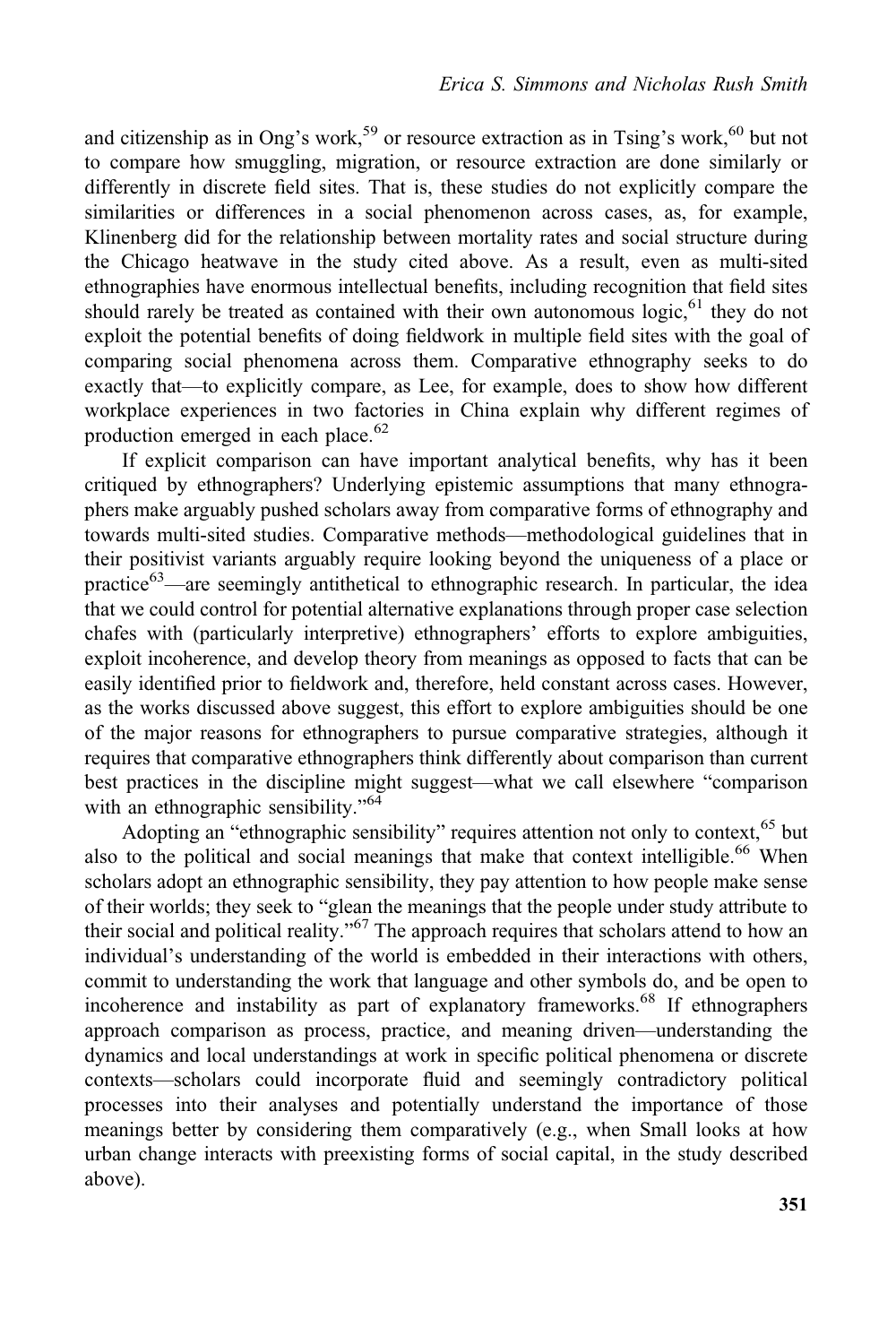#### Comparative Politics April 2019

This approach builds on recent scholarly efforts to embrace complexity in historical analysis and to acknowledge that particular political circumstances that appear to be similar cannot always be coded as such.<sup>69</sup> These approaches to comparison are largely compatible with commonly used comparative techniques like Mill's methods of similarity and difference, $70$  but they incorporate greater attention to context in their explanatory accounts than strict adherence to Mill's reliance on control would allow. Our work extends these efforts by focusing on one aspect of context in our comparative analysis: meaning-making practices. Instead of approaching comparison through a lens of control over variables and variation in outcomes, comparison would be used by ethnographers to help understand relevant processes at work in specific cases and explore the relationship between local meanings and political concepts<sup>71</sup> as in the example of Schaffer's work on the meanings of democracy in Senegal discussed above.

This approach requires comparative ethnographers to think differently about which kinds of cases to compare and why. Where political scientists typically compare similar or dissimilar outcomes, comparative ethnography might highlight political processes the dynamics, meanings, and practices that shape political life—as the proverbial outcome of interest. For comparative ethnographers, meanings, processes, and practices could become the core drivers of case selection, and variation in outcomes or perceived starting points might not be critical. Scholars could look to "family resemblances"<sup>72</sup> among cases and use them to produce novel theoretical arguments only possible when one accepts that one's objects of analysis need not map perfectly onto one another but share important similarities nonetheless.<sup>73</sup> Wedeen's work on nationalism in Yemen described below is an example.<sup>74</sup> For comparative ethnographers, ensuring variation on the dependent variable—a classic problem for positivist research designs—is not an impediment because the goals are to provide a thick description of a particular political process and to highlight similarities and differences in the processes at work.<sup>75</sup> To describe Soss' work on the different relationships welfare recipients have with welfare agencies as having a clear positive and negative value on the dependent variable would be methodologically incoherent, for instance. The goal is to describe the difference in the relationship. Moreover, to talk about independent and dependent variables could be counterproductive as such language might artificially dissociate outcome from process, divorce the process from the context, and reduce meaning to the outcome of static variables.

Ultimately, comparative ethnographers will need to expand how they think about what we compare and why. Comparison guided by attention to difference and agreement<sup>76</sup> offers a critical set of tools, but it may not always make the most sense for comparative ethnographers. Indeed, strongly held assumptions about the work that control can do in one's analysis, or about human behavior as naturally interestmaximizing, are likely incompatible with interpretive ethnographic approaches as the two share little epistemological terrain.

There is, however, epistemological overlap between those comparative approaches that allow for the mutually constitutive ways in which people come to understand themselves and their political actions and relationships. Some comparative approaches 352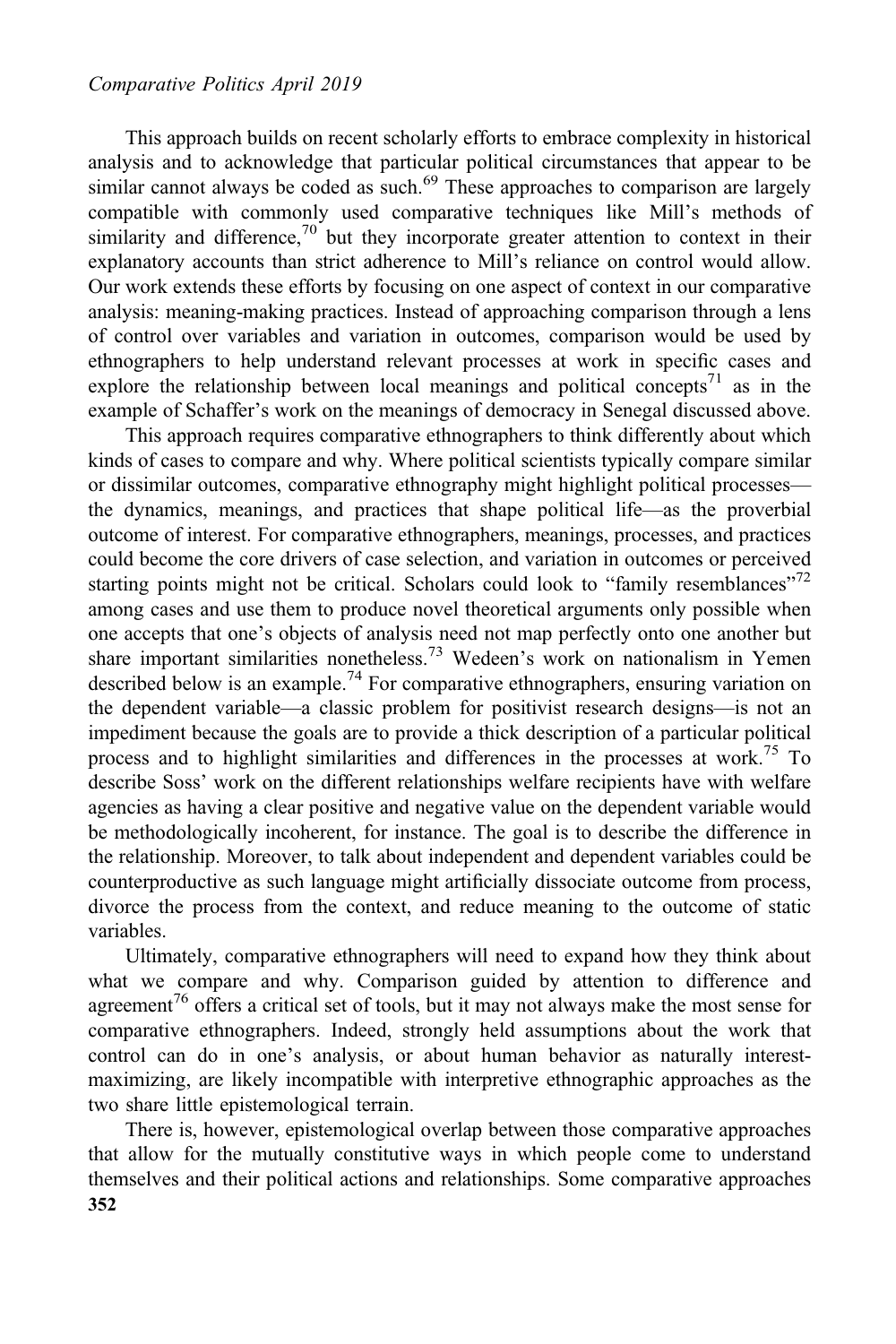require assumptions that different people experience similar events in similar ways across different contexts. For example, they might assume that the impact of an increase in water prices on residents in one region of Bolivia would be the same as the impact of an increase in water prices on residents of another region (assuming similar levels of wealth and quantity or type of water needs).<sup>77</sup> If there was protest in one region in response to the increase, and not in another, we could assume that a similar increase in water prices was not part of the explanation. These kinds of assumptions—that different people experience similar events in similar ways—are ultimately incommensurable with an interpretive ethnographic approach, but the process of comparison does not require making these assumptions. Indeed, some of the best scholars in the comparative historical tradition have shown how comparisons that incorporate the mutually constitutive ways in which people understand themselves and their political actions and relationships are possible.<sup>78</sup> In sum, explicit comparison is not only compatible with ethnographic approaches, but it also offers valuable possibilities for ethnographers.

## When and Where Might Ethnographers Consider Employing Comparative Research Designs?

Even as we argue that scholars can overcome the practical and epistemological challenges of doing comparative ethnographic research, our claim is not that all ethnographers can or should employ comparative methods or that all comparison should be done ethnographically. Thus, the question remains: what kinds of research questions or projects might benefit from a comparative ethnographic approach?

Scholars may not know that a comparative methodological approach can enhance their analytical insights until they are already well into a research project. For example, Small's dual conceptualization of social capital described above emerged through the process of ethnography. In this sense, fieldwork may also be necessary for researchers to discover that the practices they are observing might fit into a broader category of analysis, which would then require comparative work to fully explore. While this may pose challenges as researchers will need to adapt projects midstream or perhaps extend research timelines, it does not have to pose undue burdens—and, in fact, adaptability is already a part of some of the best ethnographies.<sup>79</sup>

In other cases, however, certain cues may signal to a researcher well before fieldwork begins that comparison of two or more cases will be valuable. One of these cues might come in the form of preexisting explanations for, or understandings of, the object of inquiry, particularly if there are strong prior claims in the scholarly literature or widespread intuitive assumptions about what produces a given phenomenon. Wedeen's work on nationalism in Yemen offers a good case in point.<sup>80</sup> Wedeen investigates the processes through which national attachments are made. However, where much of the influential literature connects the emergence of nationalism to the rise of the nation state in Europe,<sup>81</sup> Wedeen finds that Yemenis experience feelings of national belonging even in the absence of a strong state. The attachments look different from many of their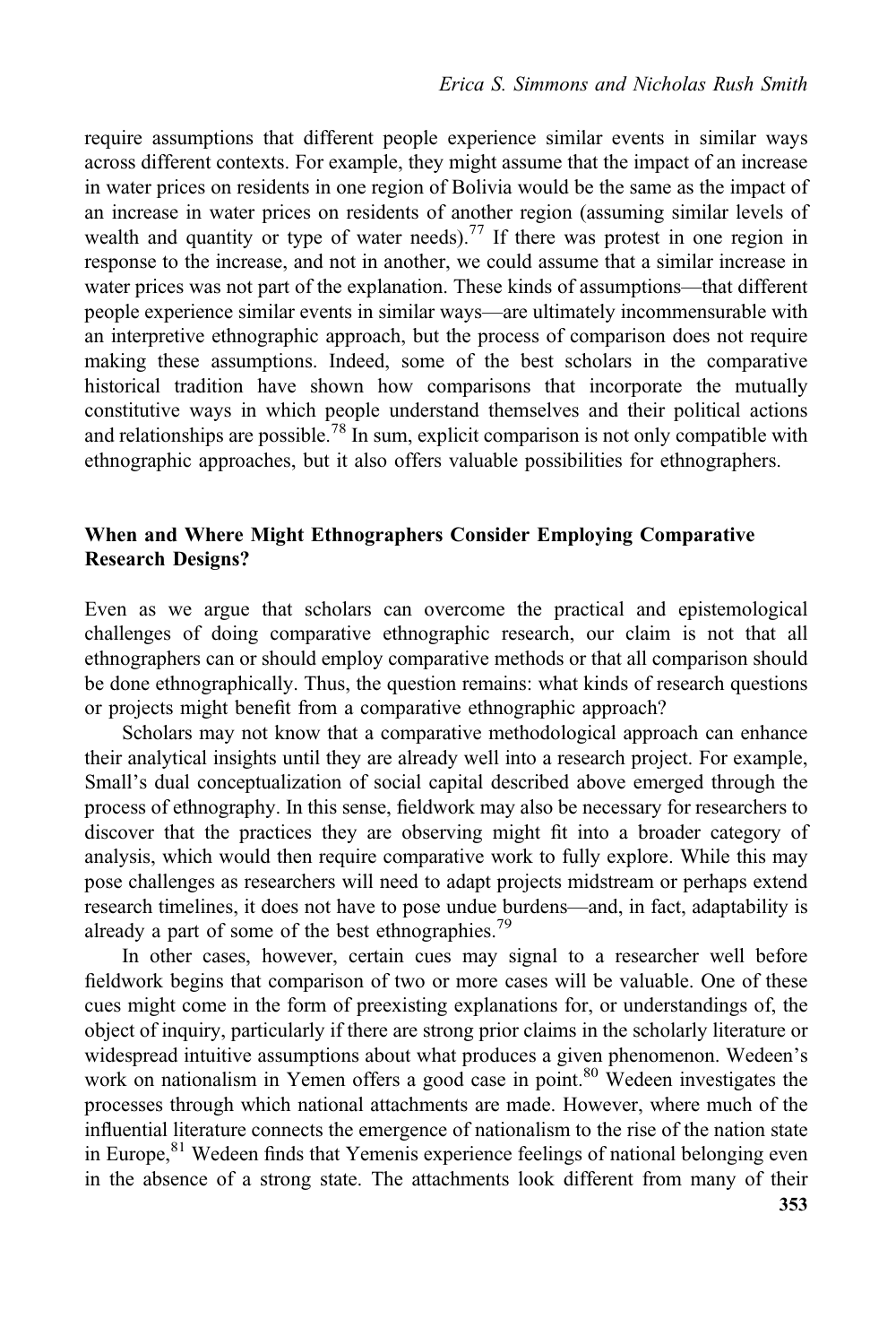European counterparts—they are produced during punctuated moments as opposed to the long-lasting feelings of attachment found in much of the Europeanist literature. She makes these claims through at least two forms of comparison. The first is an implicit comparison between the Yemeni case and the cases at the heart of literature developed in Europe. A second is a comparison of three exemplary events: presidential elections in 1999, the tenth anniversary celebration of the country's unification, and the arrest and prosecution of Yemen's first "serial killer." The events are apparently unrelated, yet through Wedeen's analysis they combine to create a picture of the processes through which national identifications emerge.<sup>82</sup>

Although Wedeen's analysis violates numerous tenets of conventional positivist research design (most notably, selecting on the dependent variable by comparing only "positive" cases of national attachment), it is nonetheless through comparison that her arguments find their analytical strength—even if, at first glance, the events being compared seem too different to be fruitfully compared. It is surprising, after all, that such different events would work in similar ways to produce feelings of national attachment. Through the comparison, Wedeen deftly shows how analysis of multiple exemplary events can produce a coherent, convincing argument without worrying about controlling for alternatives or selecting on the dependent variable. She also produces a theory that challenges much of the existing literature on nationalism. These insights are possible only because Wedeen's ontological assumptions allowed her to categorize them as instances of similar processes.

Second, comparison might be a particularly useful tool in studies where ethnographers reveal what Martin calls "unidentified political objects." <sup>83</sup> Ethnographic immersion often unearths political phenomena that have largely evaded scholarly attention. By rendering these "objects" visible, ethnography offers critical insights into the practice and experience of politics. This methodological strength could be even further enhanced by intentional comparison with objects that already constitute a major field of study. For example, Javier Auyero's study of citizen interactions with state bureaucracies in Argentina highlights the ways in which waiting in government offices produces often overlooked forms of political domination among the country's poor.<sup>84</sup> His insights are only possible because he compares multiple practices by which state institutions and political actors produce subordination. It was only after reflecting on the similar experiences of waiting that research subjects had during previous projects about clientalist networks, service-related protests, and daily life in a shantytown that the importance of waiting as a form of domination for the poor became apparent. The theoretical implications of what might be called, in this case, a revealed comparison emerged slowly, Auyero writes, but they are profound.<sup>85</sup> In particular, by studying the practice of waiting, Auyero reveals the daily practices through which the state interpellates poor subjects to be obedient, a profound form of political domination given how subtle it is. In sum, when ethnographers can compare seemingly mundane practices with often-cited forms of politics, it might unearth previously overlooked political phenomena that add to our theoretical insights.

Finally, ethnography involving the comparison of two or more cases might be particularly useful for answering "how" questions and illustrating political processes. 354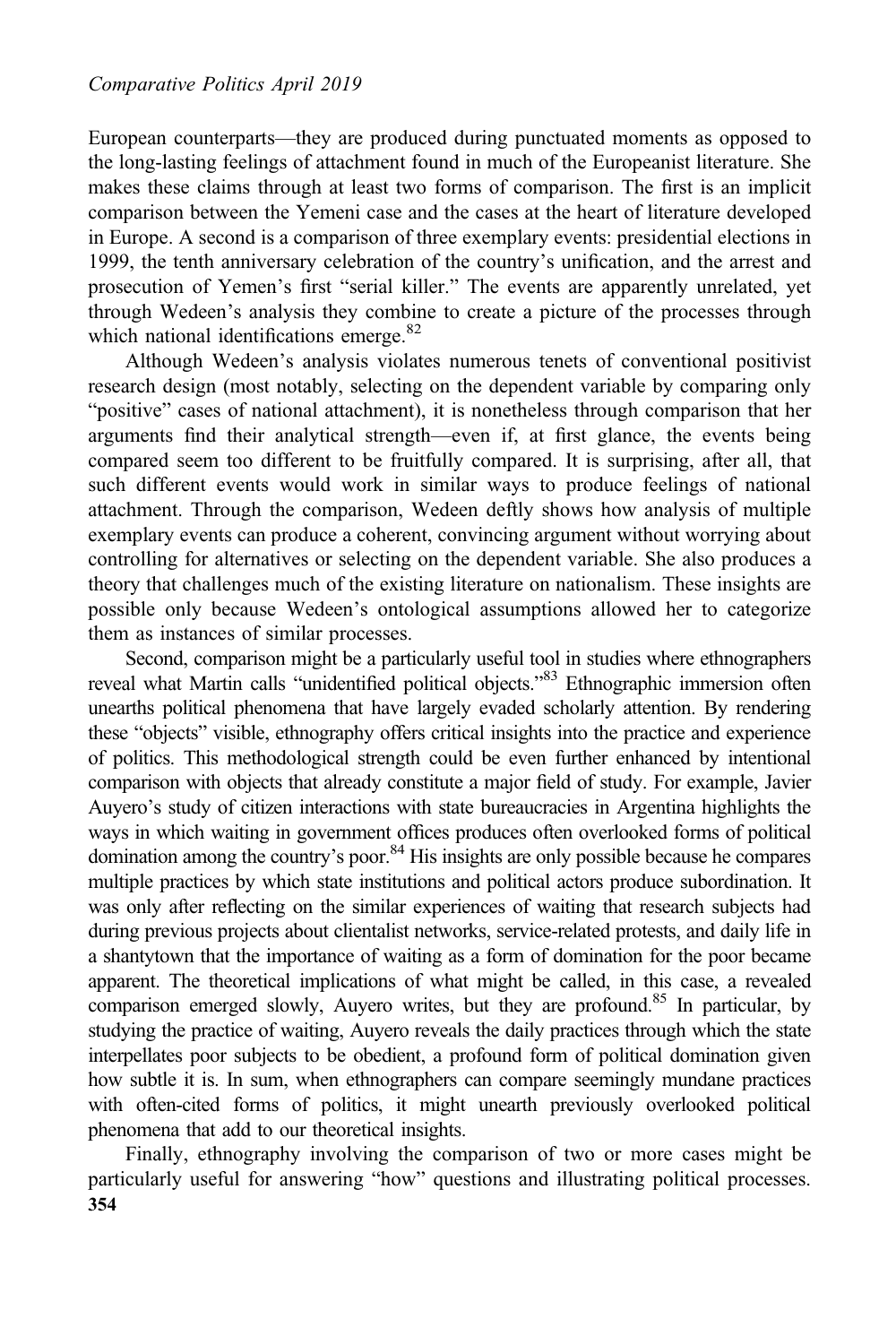The approach allows scholars to get at this oft-ignored category of inquiry by emphasizing practices and meanings. When we ask questions such as "how are national attachments produced?"<sup>86</sup>; "how is rebellion sustained?"<sup>87</sup>; or "how are political involvement and welfare programs connected?", <sup>88</sup> ethnography conducted through a comparative methodological lens might be a powerful method through which to approach the question. By comparing these phenomena across different cases—defined variously in these works as events (Wedeen), neighborhoods (Parkinson), and organizations (Soss)—the scholars can show that their arguments about how political processes operate are not limited to one specific case and, therefore, are potentially generalizable to other cases. Thus, comparative ethnography helps address crucial "how" questions embedded in long-standing but under-specified theoretical arguments and, in doing so, draws attention to the nuance and complexity of political processes.

#### Conclusion

As the preceding discussion shows, explicitly utilizing comparisons can help ethnographers develop new theoretical arguments and illuminate tensions inherent in categories of political analysis. In particular, comparative ethnography can help to advance knowledge of topics that are central to comparative politics specifically, and political science more broadly. A comparative ethnographic approach can advance understandings of subjects ranging from democracy, to nationalism, to collective action, to vigilante violence, just to name a few.<sup>89</sup> Of course, conducting ethnography comparatively is not always going to be useful, necessary, or feasible. It may require funding or leave time unavailable to many scholars. It may also simply not make sense for the question driving a scholar's research.

Nonetheless, we argue that conducting ethnography comparatively can have numerous advantages for ethnographers looking to make novel theoretical claims that translate across field sites. Specifically, comparative ethnographies can uncover new research questions and agendas by expanding the possibilities of what can be compared, embracing context instead of trying to control it away, and allowing contradictions in social practice to inform our understanding of political phenomena. While the utility of this approach is not limited to this list, these areas of inquiry represent key spaces for future theoretical and methodological development. Comparative ethnography adds to both the contributions that ethnographers can make to social science and the insights that comparison can bring to scholarly understanding of the political world. Ethnography informed by comparative methods can unsettle the categories through which politics are seen in the first place and help to generate new understandings of the political.

## **NOTES**

1. Javier Auyero, "Introductory Note to Politics under the Javier Auyero, "Introductory Note to Politics under the Microscope: Special Issue on Political Ethnography I," Qualitative Sociology, 29 (Fall 2006), 257–59; Gianpaolo Baiocchi and Brian T. Connor, "The Ethnos in the Polis: Political Ethnography as a Mode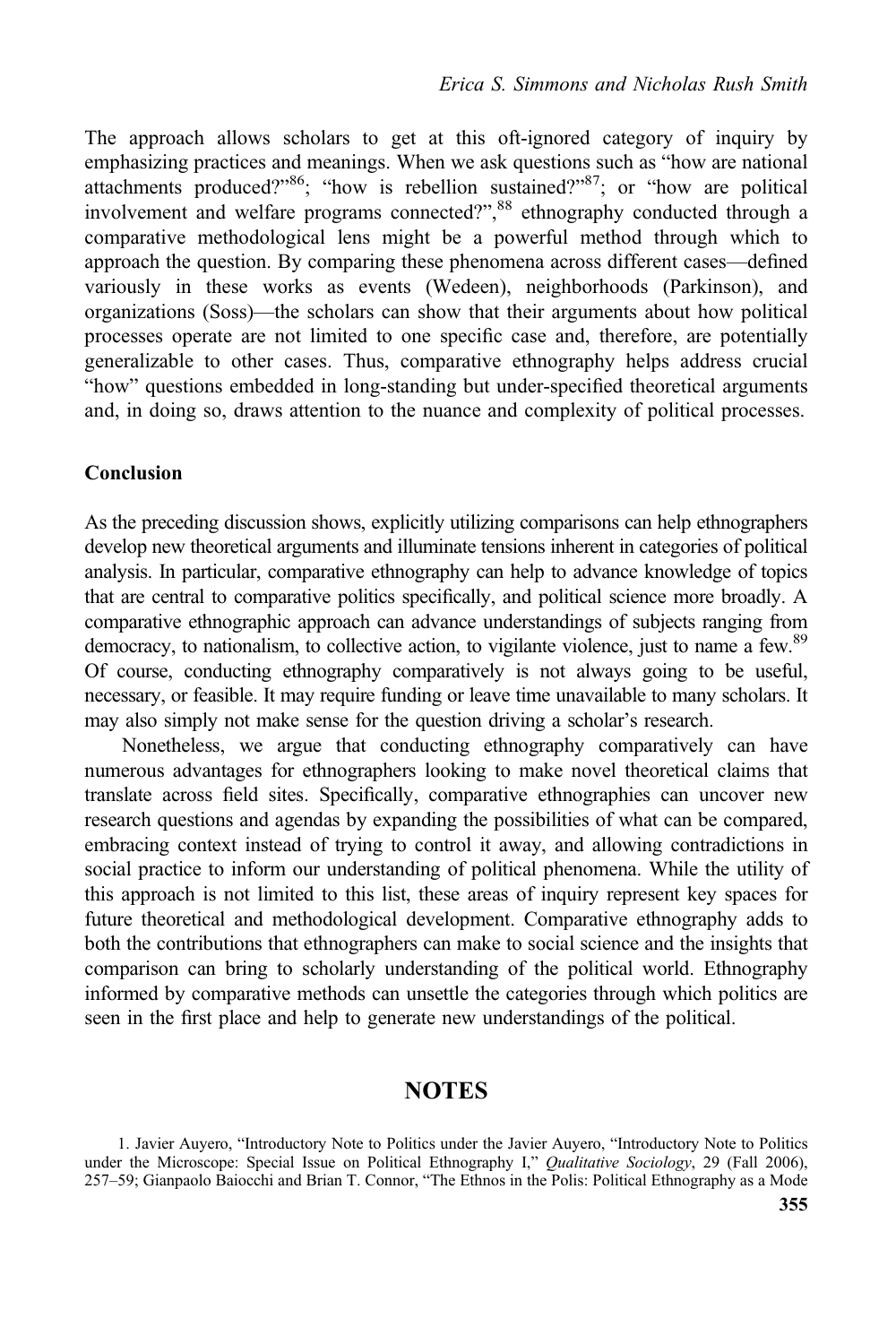of Inquiry," Sociology Compass, 2 (January 2008), 139–55; Edward Schatz, ed., Political Ethnography: What Immersion Contributes to the Study of Politics (Chicago: University of Chicago Press, 2009); Lisa Wedeen, "Reflections on Ethnographic Work in Political Science," Annual Review of Political Science, 13 (2010), 255–72.

2. Ellen Pader, "Seeing with an Ethnographic Sensibility," in Dvora Yanow and Peregrine Schwartz-Shea, eds., Interpretation and Method: Empirical Research Methods and the Interpretive Turn (New York: M. E. Sharpe, 2006), 161–75; Edward Schatz, "Ethnographic Immersion and the Study of Politics," in Edward Schatz, ed., Political Ethnography: What Immersion Contributes to the Study of Politics (Chicago: University of Chicago Press, 2009), 5.

3. Lisa Wedeen, "Ethnography as Interpretive Enterprise," in Schatz, ed., 90.

4. James C. Scott, The Moral Economy of the Peasant: Rebellion and Subsistence in Southeast Asia (New Haven: Yale University Press, 1976); James C. Scott, Weapons of the Weak: Everyday Forms of Peasant Resistance (New Haven: Yale University Press, 1985).

5. Elisabeth Jean Wood, Insurgent Collective Action and Civil War in El Salvador (New York: Cambridge University Press, 2003).

6. Lisa Wedeen, Ambiguities of Domination: Politics, Rhetoric, and Symbols in Contemporary Syria (Chicago: University of Chicago Press, 1999).

7. This association between ethnography and in depth single-site work has multiple sources. Some reasons are practical including the time intensiveness of ethnographic work. Other reasons, particularly stemming from postcolonial critiques of comparison in anthropology and related disciplines, are theoretical and stem from concerns that comparison "is never neutral" because "it develops within a history of hierarchical relations." Rita Felski and Susan Stanford Friedman, eds., "Introduction," in Rita Felski and Susan Stanford Friedman, eds., Comparison: Theories, Approaches, Uses (Baltimore: Johns Hopkins University Press, 2013), 1.

8. Paul Amar, The Security Archipelago: Human-Security States, Sexuality Politics, and the End of Neoliberalism (Durham: Duke University Press, 2013).

9. Frederic Charles Schaffer, Democracy in Translation: Understanding Politics in an Unfamiliar Culture (Ithaca: Cornell University Press, 1998).

10. Ching Kwan Lee, Against the Law: Labor Protests in China's Rustbelt and Sunbelt (Berkeley: University of California Press, 2007).

11. See Ludwig Wittgenstein, Preliminary Studies for the "Philosophical Investigations," Generally Known as the Blue and Brown Books (Oxford: Basil Blackwell, 1958), para. 67.

12. Dvora Yanow, "Dear Author, Dear Reader: The Third Hermeneutic in Writing and Reviewing Ethnography," in Schatz, ed., 292–93.

13. John Stuart Mill, A System of Logic: Ratiocinative and Inductive (Honolulu: University Press of the Pacific, 2002).

14. See, for example, Adam Przeworski and Henry Teune, *The Logic of Comparative Social Inquiry* (New York: Wiley-Interscience, 1970); Arend Lijphart, "Comparative Politics and the Comparative Method," The American Political Science Review, 65 (September 1971), 682–93.

15. The Interpretation of Cultures: Selected Essays (New York: Basic Books, 1973), 5.

16. Séverine Autesserre, Peaceland: Conflict Resolution and the Everyday Politics of International Intervention (New York: Cambridge University Press, 2014).

17. Samantha Majic, Sex Work Politics: From Protest to Service Provision (Philadelphia: University of Pennsylvania Press, 2014); Joe Soss, "Lessons of Welfare: Policy Design, Political Learning, and Political Action," American Political Science Review, 93 (June 1999), 363–80; Katherine Cramer Walsh, Talking about Politics: Informal Groups and Social Identity in American Life (Chicago: University of Chicago Press, 2004).

18. Dvora Yanow, "Interpretive Analysis and Comparative Research," in Isabelle Engeli and Christine Rothmayr Allison, eds., Comparative Policy Studies: Conceptual and Methodological Challenges (New York: Palgrave Macmillan, 2014), 131–59.

19. Paraphrased from Rogers Brubaker, "Beyond Comparativism?," Department of Sociology, UCLA, 2003, 3, [http://eprints.cdlib.org/uc/item/7t52j73w.pdf.](http://eprints.cdlib.org/uc/item/7t52j73w.pdf)

20. There are many understandings of what the practice of ethnography entails. We use the term in a way that we hope is inclusive of what most ethnographers agree are the critical elements of the method, while narrowing our scope to focus on interpretive variants.

21. Lisa Wedeen, "Reflections on Ethnographic Work in Political Science," Annual Review of Political Science, 13 (2010), 257.

22. For a discussion of how ethnography has influenced the recent practice of political science, see the recent symposium organized by Schwartz-Shea and Majic. Peregrine Schwartz-Shea and Samantha Majic, "Introduction," PS: Political Science & Politics, 50 (January 2017), 97-102.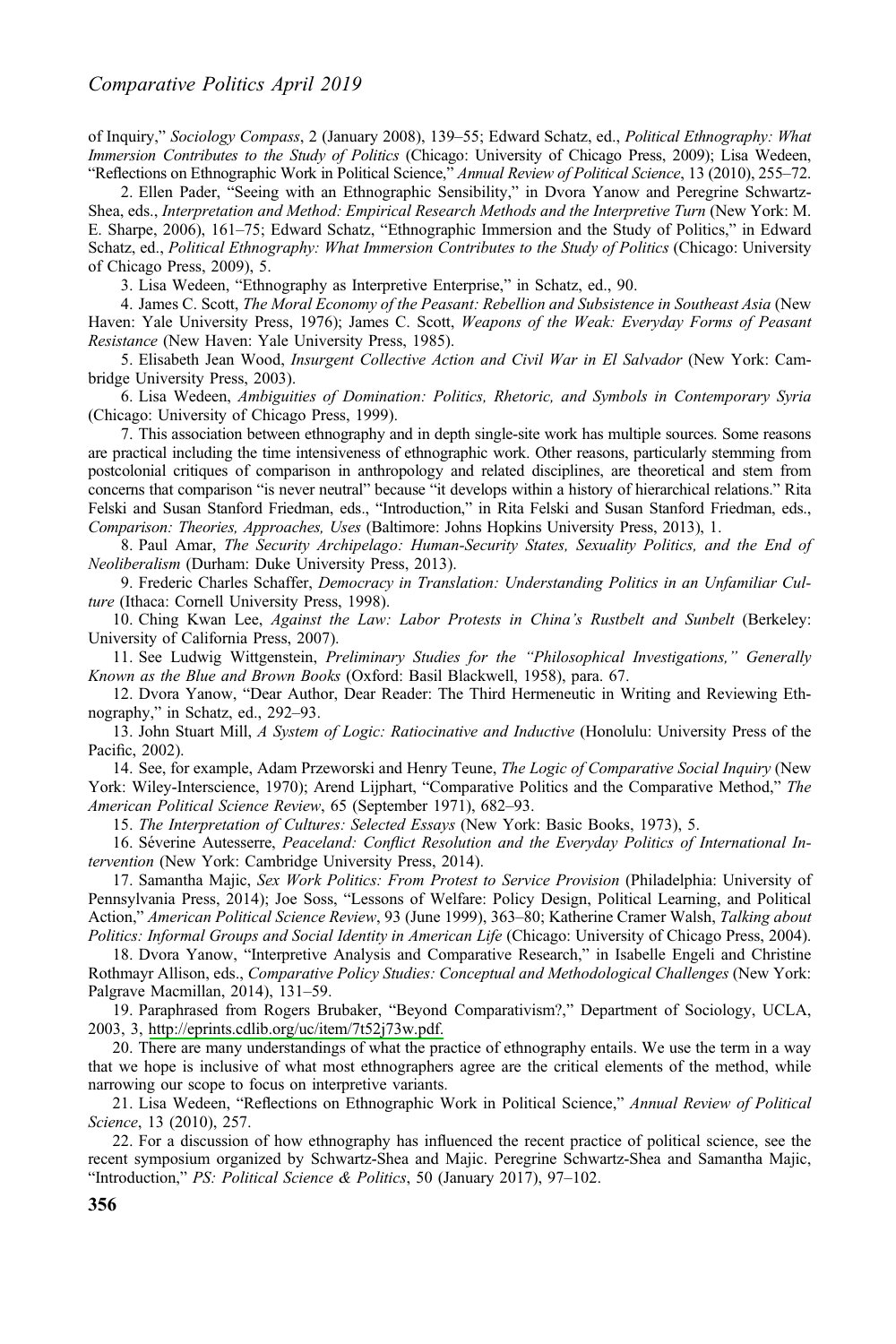23. Edward Schatz, "Ethnographic Immersion and the Study of Politics," in Schatz, ed., 5.

24. Wedeen, 2010, 260.

25. We acknowledge that many scholars draw on George and Bennett to formally define a case as "an instance of a class of events," a definition that includes the recommendations we make here. The overwhelming tendency in political science, however, is to focus on particular classes of events: places, organizations, or time periods. Alexander L. George and Andrew Bennett, Case Studies and Theory Development in the Social Sciences (Cambridge: MIT Press, 2005), 17; For an excellent discussion of case definition and selection that accords largely with the perspective we outline here, see Charles Ragin, "Turning the Tables: How Case-Oriented Research Challenges Variable-Oriented Research," in Henry E. Brady and David Collier, eds., Rethinking Social Inquiry: Diverse Tools, Shared Standards (Lanham: Rowman & Littlefield, 2004).

26. Autesserre.

27. Schaffer, 1998.

28. See also Frederic Charles Schaffer, Elucidating Social Science Concepts: An Interpretivist Guide (New York: Routledge, 2015).

29. Przeworski and Teune; Henry E. Brady and David Collier, Rethinking Social Inquiry: Diverse Tools, Shared Standards (Lanham: Rowman & Littlefield Publishers, 2010).

30. See also Schaffer, 2015.

31. See Mario Luis Small, "`How Many Cases Do I Need?' On Science and the Logic of Case Selection in Field-Based Research," Ethnography, 10 (March 2009), 5–38.

32. Eric Klinenberg, Heat Wave: A Social Autopsy of Disaster in Chicago (Chicago: University of Chicago Press, 2002).

33. Yanow reminds us that positivist modes of inquiry require that researchers make a priori assumptions about what is comparable in their cases as well as what their independent and dependent variables are prior to actually conducting the study. Yanow, 2014, 144.

34. Mario Luis Small, Villa Victoria: The Transformation of Social Capital in a Boston Barrio (Chicago: University of Chicago Press, 2004).

35. This argument shares certain affinities with the case study method outlined by Gerring. John Gerring, "What Is a Case Study and What Is It Good For?," American Political Science Review, 98 (2004), 341-54.

36. Timothy Pachirat, Every Twelve Seconds: Industrialized Slaughter and the Politics of Sight (New Haven: Yale University Press, 2011).

37. Bent Flyvbjerg, Making Social Science Matter: Why Social Inquiry Fails and How It Can Succeed Again (New York: Cambridge University Press, 2001).

38. Pachirat, 2011, 3.

39. See also Timothy Pachirat, Among Wolves: Ethnography and the Immersive Study of Power (New York: Routledge, 2017), 87, 92–93.

40. Indeed, anthropology to this day often still fetishizes a Ph.D. student's lonesome work in a far-off village field site as a professional rite of passage. This tendency toward a single field site has actually been cited as a primary reason for the need to move toward "multi-sited" ethnography within anthropology. George E. Marcus, "Ethnography in/of the World System: The Emergence of Multi-Sited Ethnography," Annual Review of Anthropology, 24 (1995), 95–117.

41. Peter Brosius and Lisa Campbell, "Collaborative Event Ethnography: Conservation and Development Trade-Offs at the Fourth World Conservation Congress," Conservation and Society, 8 (2010), 245–55.

42. Brosius and Campbell call this practice "collaborative event ethnography."

43. Javier Auyero, Routine Politics and Violence in Argentina: The Gray Zone of State Power (New York: Cambridge University Press, 2007).

44. Javier Auyero and Debora Alejandra Swistun, Flammable: Environmental Suffering in an Argentine Shantytown (New York: Oxford University Press, 2009); Javier Auyero and María Fernanda Berti, In Harm's Way: The Dynamics of Urban Violence (Princeton: Princeton University Press, 2015).

45. Timothy Pachirat, "The Political in Political Ethnography: Dispatches from the Kill Floor," in Schatz, ed. 46. Soss.

47. Soss, 364.

48. Soss, 366.

49. Ibid.

50. For a review of some of these problems, see the papers collected in Schwartz-Shea and Majic. Schwartz-Shea and Majic, "Introduction." These problems would clearly be compounded for the growing ranks of contingent labor. See e.g. Joseph Schwartz, "Resisting Exploitation of the Contingent Faculty Labor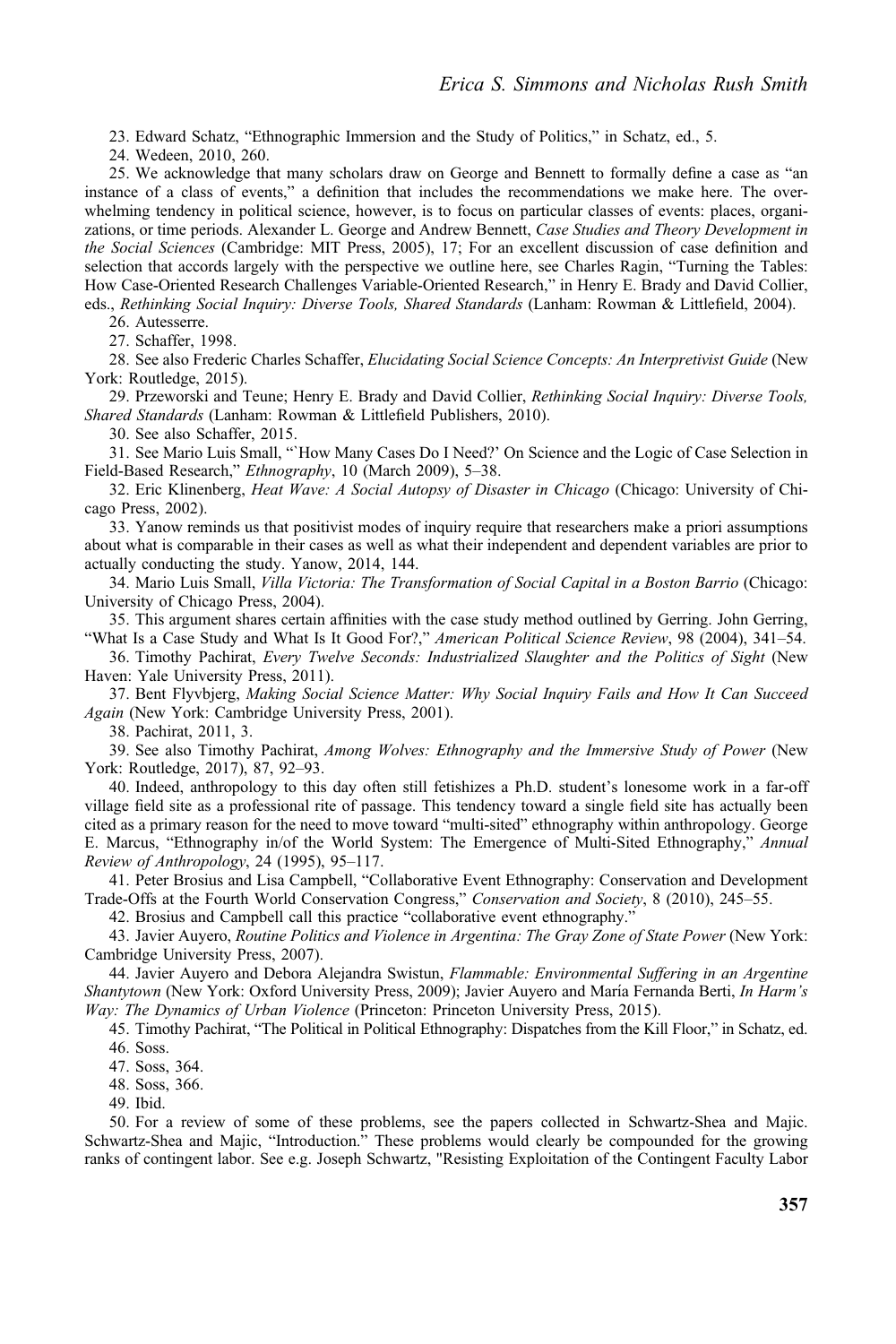in the Neoliberal University: The Challenge of Building Solidarity between Tenured and Nontenured Faculty," New Political Science, 36 (2014), 504–22.

51. Autesserre, xii–xiii.

52. E.g. Clifford Geertz, Islam Observed: Religious Development in Morocco and Indonesia (Chicago: University of Chicago Press, 1971).

53. A recent exception here is Peter van der Veer, *The Value of Comparison* (Durham: Duke University Press, 2016).

54. van der Veer, 2–3.

55. Ladislav Holy quoted in van der Veer, 3, italics in original.

56. Marcus.

57. Michael Burawoy, Joseph A. Blum, Sheba George, Zsuzsa Gille, and Millie Thayer. Global Ethnography: Forces, Connections, and Imaginations in a Postmodern World (Berkeley: University of California Press, 2000), xii.

58. Carolyn Nordstrom, Global Outlaws: Crime, Money, and Power in the Contemporary World (Berkeley: University of California Press, 2007).

59. Aihwa Ong, Flexible Citizenship: The Cultural Logics of Transnationality (Durham: Duke University Press, 1999).

60. Anna Lowenhaupt Tsing, Friction: An Ethnography of Global Connection (Princeton: Princeton University Press, 2011).

61. Burawoy et al.

62. Ching Kwan Lee, Gender and the South China Miracle: Two Worlds of Factory Women(Berkeley: University of California Press, 1998).

63. This kind of comparison, often called "most similar with different outcomes" or "most different with similar outcomes," or the method of agreement and the method of difference, continues to reference Mill, although scholars often fail to acknowledge Mill's own discussion of the limitations of the approach. (For an exception, see George and Bennett.) Regardless, what are often invoked as Mill's methods of difference and agreement are ubiquitous in qualitative comparative work and remain central to the ways in which we question and evaluate comparative case research. For a discussion, see Dan Slater and Daniel Ziblatt, "The Enduring Indispensability of the Controlled Comparison," Comparative Political Studies, 46 (October 2013), 1301–27.

64. Erica S. Simmons and Nicholas Rush Smith. "Comparison with an Ethnographic Sensibility," PS: Political Science and Politics, 50 (January 2017), 26–30.

65. Schatz; see also Pader.

66. While we focus explicitly on comparative ethnography, the embrace of an ethnographic sensibility need not be—and is not—limited to the domain of ethnographers. Nor does an ethnographic sensibility require the long-term immersion in field sites or participant observation methods typical of anthropologists, though both may be beneficial. Scholars can develop understandings of the social processes through which people make sense of their worlds through close readings of archival material, examinations of contemporary texts, interviews, and even survey data, to name just a few methods. What matters most is how scholars approach the material gathered from these sources; that is, paying attention to the political meanings embedded in these materials. See Pader; Schatz, "Ethnographic Immersion and the Study of Politics," in Schatz, ed.

67. Schatz, "Ethnographic Immersion and the Study of Politics," in Schatz, ed., 5.

68. As we outline elsewhere, scholars can bring an ethnographic sensibility to their research without engaging in ethnography. While an ethnographic sensibility is required for the methodological approach we propose here, it is not enough—to conduct comparative ethnography scholars must also immerse themselves in their field site(s). See Simmons and Smith.

69. See Dan Slater and Erica S. Simmons, "Informative Regress: Critical Antecedents in Comparative Politics," Comparative Political Studies, 43 (July 2010), 886–917. Many works of comparative historical analysis use a critical junctures approach as a way to both embrace complexity and exercise some control. See Giovanni Capoccia and R. Daniel Kelemen, "The Study of Critical Junctures: Theory, Narrative, and Counterfactuals in Historical Institutionalism," World Politics, 59 (2007), 341–69; Hillel David Soifer, "The Causal Logic of Critical Junctures," Comparative Political Studies, 45 (December 2012), 1572–97. But as Slater and Simmons argue, the emphasis on critical junctures often encourages scholars to act as if their cases were similar along all relevant dimensions prior to the relevant juncture.

70. Mill.

71. See Jillian Schwedler, "Comparative Politics and the Arab Uprisings," Middle East Law and Governance, 7 (2015), 141–52 for a good discussion of some of the limitations created by our focus on particular phenomena as cases and the emphasis on variation in our analyses.